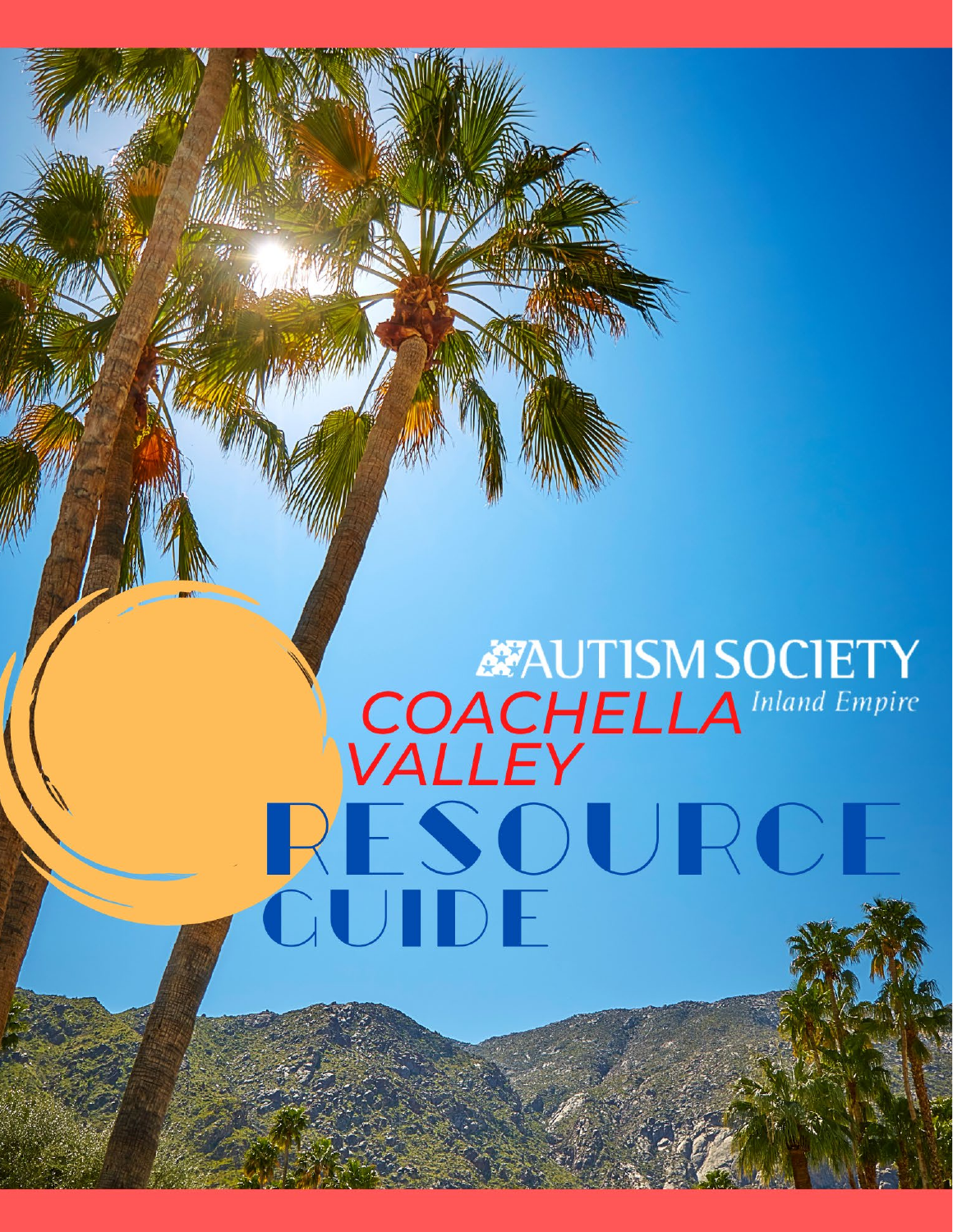We are happy to provide these resources to individuals and families living in the Coachella Valley. The Autism Society Inland Empire maintains a full list of resources on its website at<https://ieautism.org/resources/>including resources for COVID, videos of past webinars, resources for adults and more.

# **Table of Contents**

This list is not intended to be all inclusive and the Autism Society Inland Empire does not endorse any individual product. All information provided or published by the Autism Society Inland Empire is for information purposes only. References to any treatment or therapy option, program, service or treatment provider are not an endorsement by the Autism Society. Referrals provided are suggestions to organizations that might help, but do not constitute a recommendation. The Autism Society Inland Empire cannot be held responsible for consequences that arise from individual dealings with a professional or organization. The inclusion of any organization does not imply endorsement, and omission does not imply disapproval. The Autism Society Inland Empire may add or remove organizations from this list at its discretion. If you would like to be considered to be in the Resource Guide, please contact us at info@ieautism.org.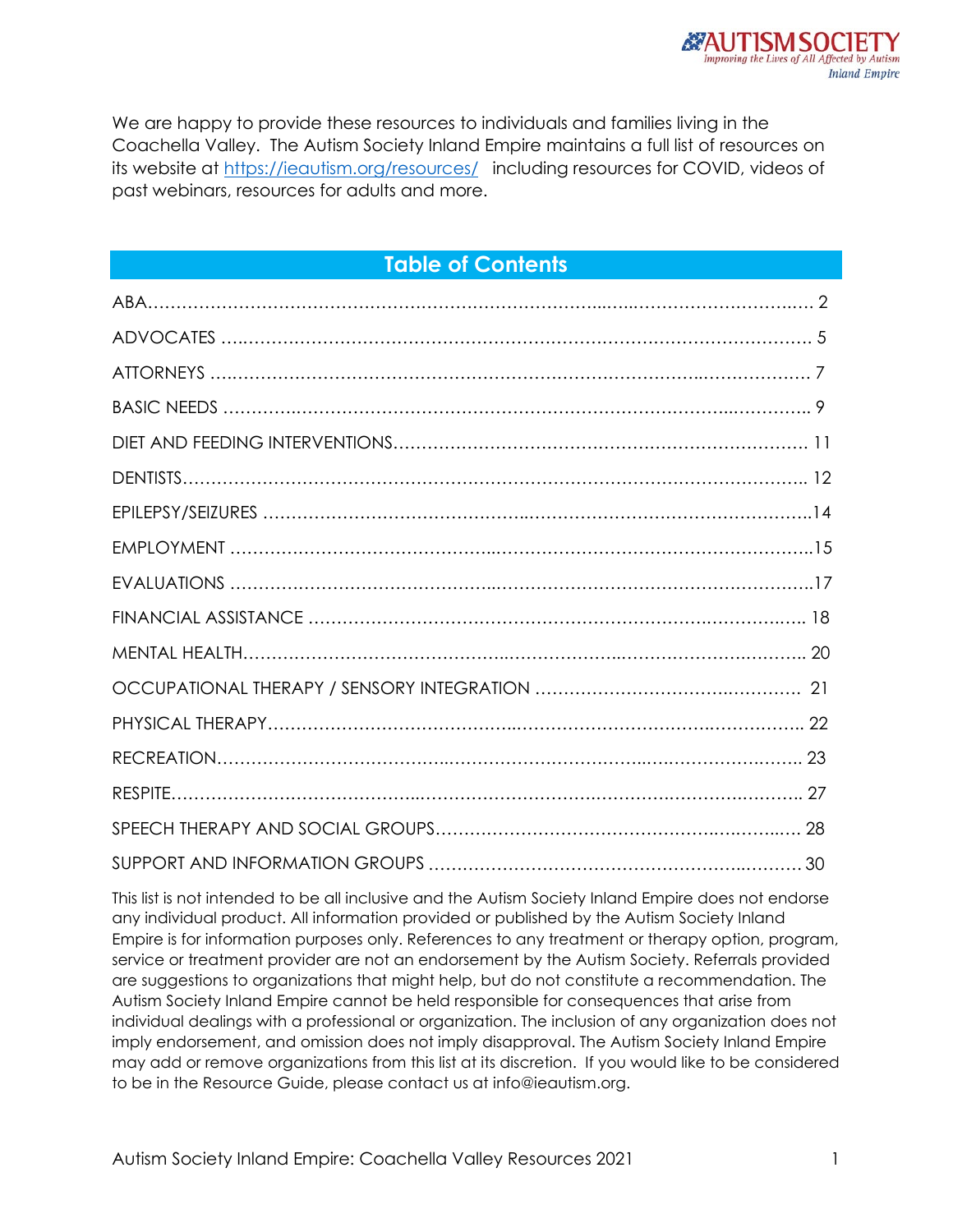# **ABA COMPANIES**

#### **360behavioralhealth**

73321 Fred Waring Drive Palm Desert CA 92260 <https://360behavioralhealth.com/>

1-833-227-3454

Provides behavior analysis | behavioral therapy services to kids impacted by autism and related disorders. With 20+ years of clinical experience, California Psychcare continues to serve more than 4,000 clients across California through our in home, in clinic, school based and tele-health service delivery models.

## **Center for Autism and Related Disorders (CARD) Palm Desert**

73271 Fred Waring Dr Suite 102, Palm Desert, CA 92260 760-469-9650

<https://www.centerforautism.com/>

CARD® offers top-quality, evidence-based autism treatment services such as ABA, Center-based services, specialized outpatient services, training programs, remote clinical services and CARD Academy.

#### **Coachella Valley Lighthouse**

78900 Avenue 47, Suite 105, La Quinta, CA, 92253 [760.625.0951](tel:1.760.625.0951) <https://cvlighthouse.com/>

Working collaboratively in the field of Applied Behavior Analysis (ABA). The learning center includes multiple spaces for 1-to-1 tutoring, small group instruction and assessments.

#### **Dream Big Children's Center**

69930 CA-111, Rancho Mirage, CA 92270 (760) 992-3039 <https://dreambigchildren.com/locations/ranchomirage/>

Dream Big offers In-Home & Center-Based Early Intervention and Autism Services. Our center is welcoming, play-based, and features playgroups for inclusive learning & fun.

## **Easy Speech Therapy Center**

41555 Cook Street Suite 100, Palm Desert, CA 92211 760-837-0033 <http://easyspeech.org/>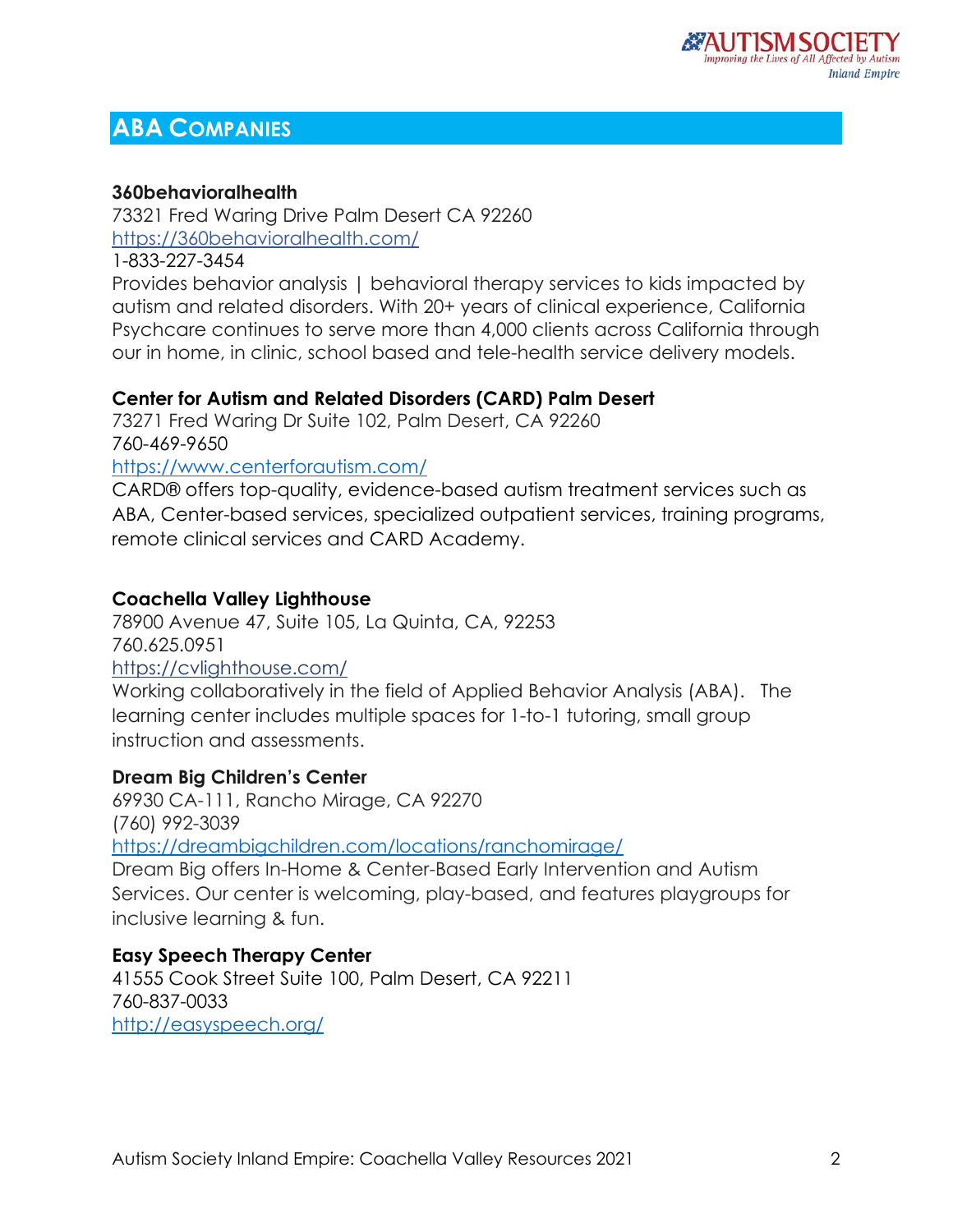Easy Speech Therapy Center offers board-certified Speech Therapy, Occupational Therapy, Physical Therapy, Applied Behavior Analysis Therapy, and Psychological Services for both adults and children. As a designated Qualified Autism Service Provider, our expansive facility is designed to provide customized therapy services in an inviting and nurturing environment. Utilizing our comprehensive care approach, we provide an effective personalized intervention that improves the lives of the individuals and families we serve.

# **El Paseo Children's Center**

74075 El Paseo Unit A-6, Palm Desert CA 92260 760-342-4900

#### <https://elpaseotesting.com/>

EPCC is a private practice based in Palm Desert, CA specializing in conducting private, independent, and school-based educational evaluations. EPCC is also a Non Public Agency (NPA) approved by the California Department of Education as a provider of special education related services on a contracted basis to provide IEEs (Independent Educational Evaluations). Psycho-Educational Assessments, School Counseling, IEE's, Social Skills, Virtual Tutoring Services, Educational Therapy, Speech & Language, ADHD Coaching, Occupational Therapy Services, BCBA Services, and Assistive Technology.

#### **Key Essentials**

#### [www.keyessentialsbm.com](http://www.keyessentialsbm.com/)

#### (909) 755-5220

provide intensive ABA services to families which includes utilizing evidence based practices to reduce inappropriate maladaptive behavior and increase behavior analytic knowledge for consumers and caregivers. Our ABA program is designed to address skill domains such as, but not limited to, behavior skills training (BST), receptive language, expressive language, daily living skills, community integration and social skills. Serves Inland Empire, Palm Springs, Palm Desert, Indio, and San Bernardino County. Selected cities in Los Angeles County. Selected cities in Riverside County are considered.

#### **LeafWing Center**

36891 Cook St. Ste. #6, Palm Desert, CA 92211 P: (760) [862-3700](tel:760%20862%203700) [https://leafwingcenter.org](https://leafwingcenter.org/)

LeafWing Center (formerly known as the California Institute of Behavior Analysis, Inc.) provides children with autism the chance to learn and become more independent. Our organization is recognized for aiding families and autistic children using the research based on Applied Behavior Analysis.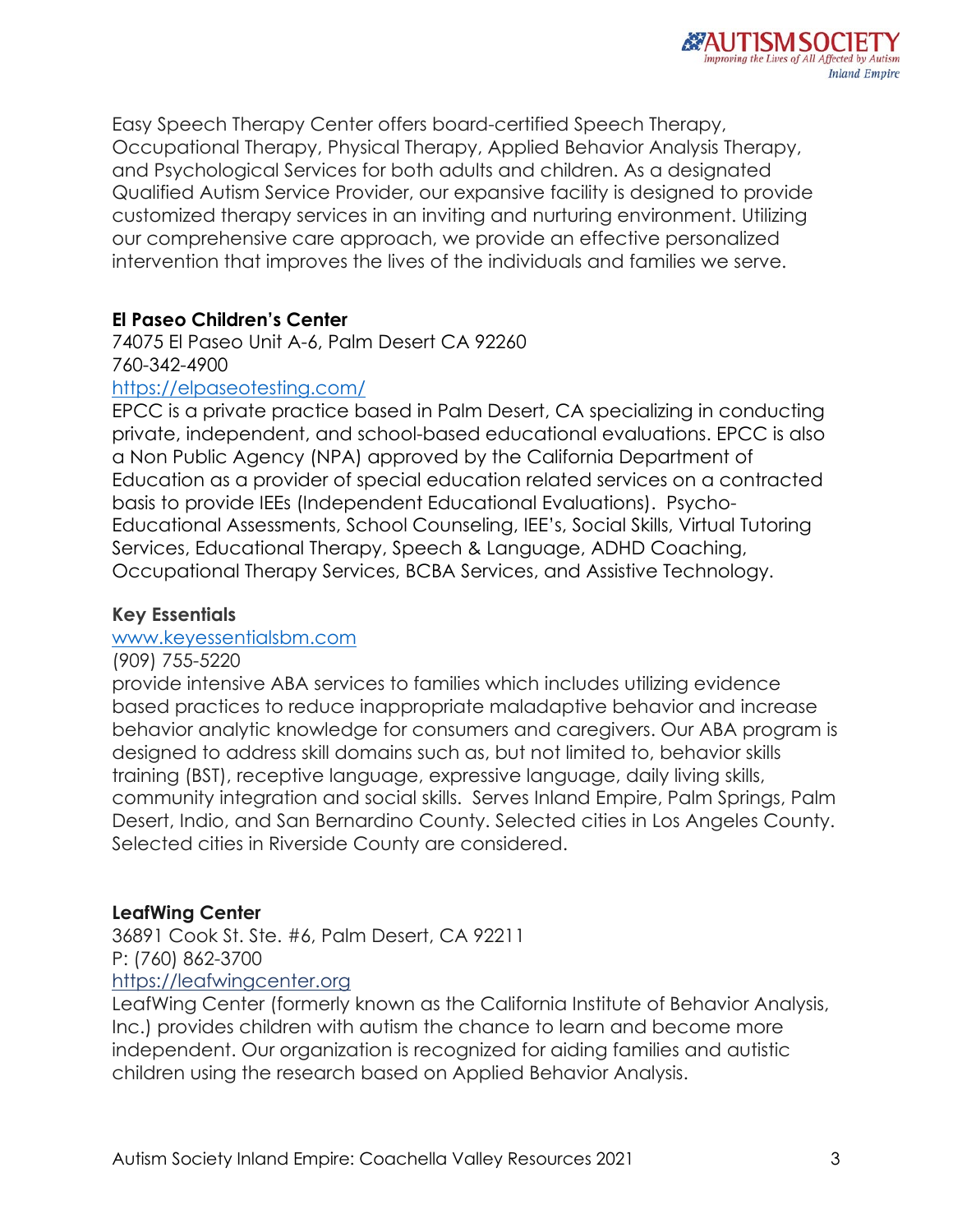# **Maxim Healthcare**

34250 Gateway Drive, Suite 100 Palm Desert, CA 92211 (760)-992-8581 <https://www.maximhealthcare.com/locations/palm-desert-ca> Nationwide suite of services include home healthcare, companion and behavioral care, healthcare staffing and workforce solutions.

# **Positive Behavior Supports Corporation**

309 North F Street Imperial, CA 92251 855-832-6727

#### [www.teampbs.com](http://www.teampbs.com/)

PBS Corp. is an agency committed to the principles of Positive Behavior Support (an approach based on principles of applied behavior analysis, ABA) to improve not only behavior, but also quality of life for the individuals we serve, their families, and others who support them. Our programs are designed to empower caregivers and others involved in the individuals' lives to support them within their natural routines so they can be successful and self-sufficient.

# **Sunny Days**

1603 W Main St El Centro, CA 92243 760-679-0540

## <https://www.sunnydays.com/>

Sunny Days Developmental Intervention/Special Instruction educates children and coaches families using methodologies that are specifically designed to address each child's unique learning requirements. We specialize in providing evidence-based strategies for children on the Autism Spectrum to address challenging behaviors and unique learning needs.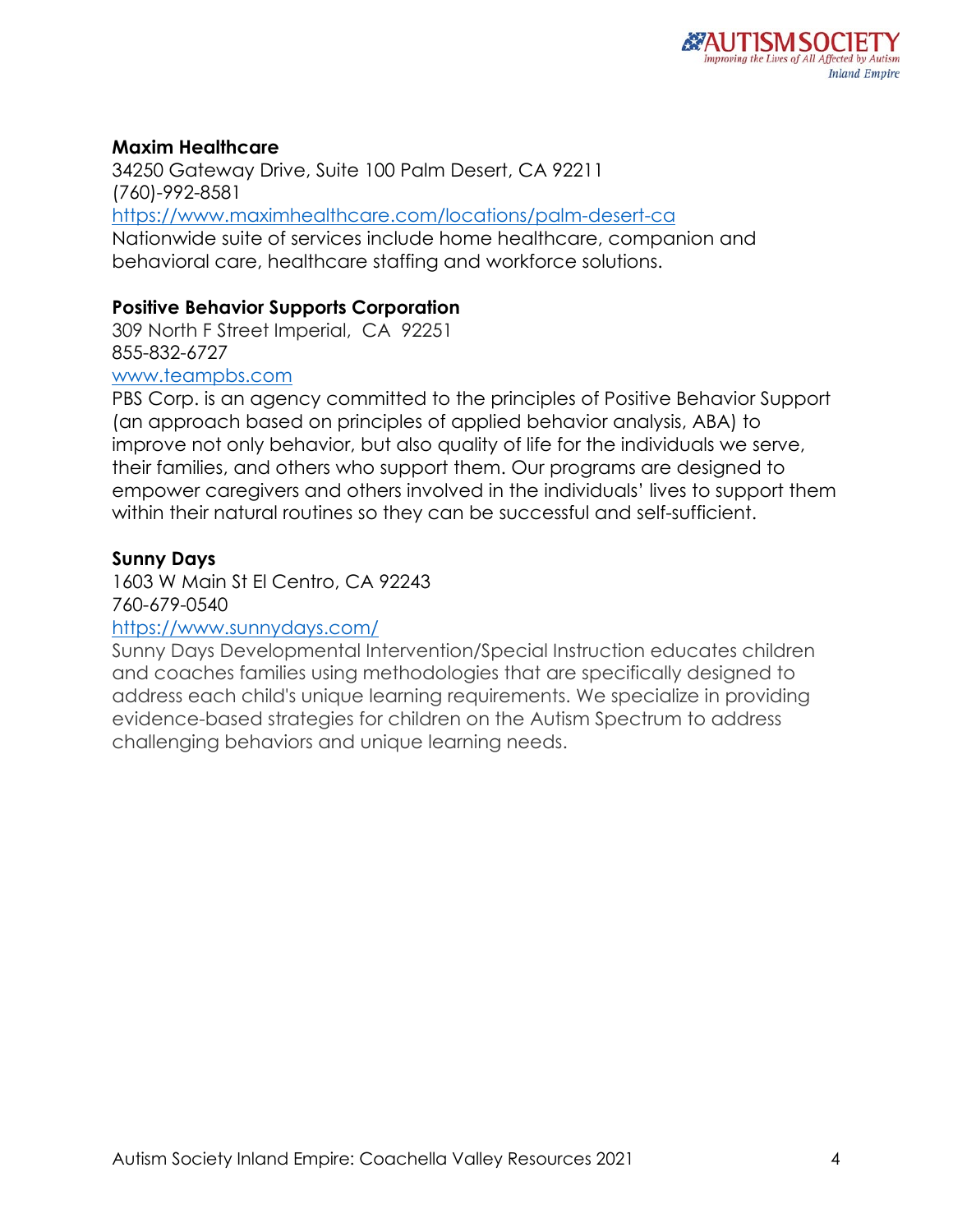# **ADVOCATES**

# **ABA Innovations**

Imari Nicoloff, Ed.D (Educational Consultant) P: (760) 636-3479 Email: [fapeforall@gmail.com](mailto:fapeforall@gmail.com) <https://www.facebook.com/specialeducationadvocacy/> ABA Innovations is a full-service Educational Consultation business.

# **Community ACCESS Center: Palm Desert**

74-390-Hwy 111., Suite A Palm Desert, CA 92201 P: 760-568-9301

#### [https://www.ilcac.org](https://www.ilcac.org/)

The mission of Community Access Center is to empower persons with disabilities to control their own lives, create an accessible community and advocate to achieve complete social, economic, and political integration. We provide information, supportive services and independent living skills training. We provide the following Core Services: Systems Advocacy, Individual Advocacy / Peer Counseling, Assistive Technology, Senior Low Vision Programs, IDEA Advocacy, ADA Compliance Reviews, and Disaster Planning. Walk-ins are always welcome at Community Access Center.

## **Know IEPs?**

Owner: Dr. Sarah Pelangka, Ph D, BCBA-D, E.S.C. (310) 597-0060 [www.knowsiepes.com](http://www.knowsiepes.com/)

Know IEPs? mission is to ensure a collaborative and trusting experience takes place between families and the district, allowing for a positive IEP experience.

## **Sandra Marzullo, Advocate**

Phone: (909) 856-6418

Email: SEC4Children@gmail

Special Education Consultant - Not physically located in the Coachella Valley but has clients and travels here. Services include Educational Record Reviews, IEP or 504 meeting attendance, review assessment results, assist in developing goals, and more.

# **State Council on Developmental Disabilities – San Bernardino Regional Office**

<https://scdd.ca.gov/sanbernardino/>

(909) 890-1259

The State Council on Developmental Disabilities (SCDD) is established by state and federal law as an independent state agency to ensure that people with developmental disabilities and their families receive the services and supports they need. Consumers know best what supports and services they need to live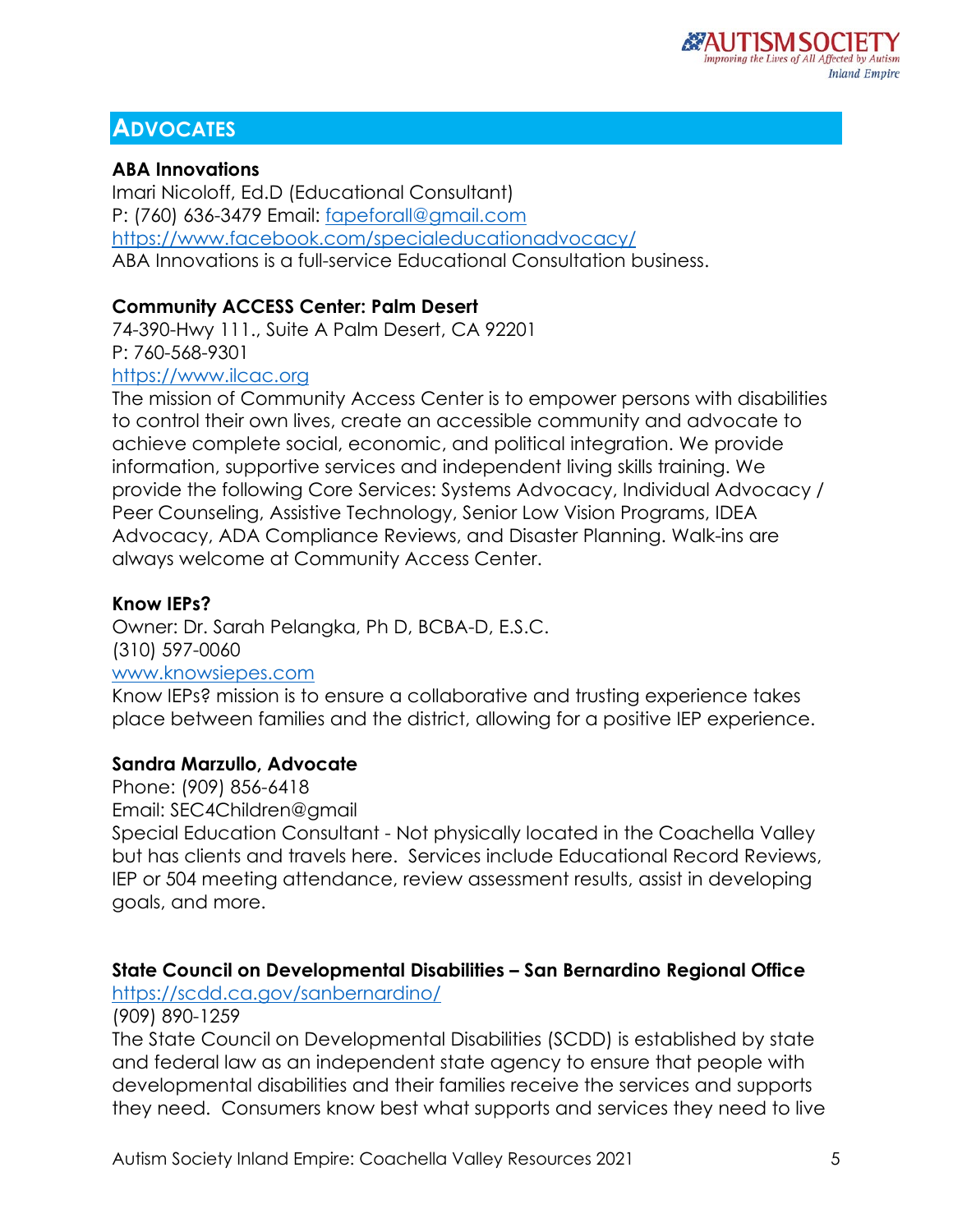

independently and to actively participate in their communities. Through advocacy, capacity building and systemic change, SCDD works to achieve a consumer and family-based system of individualized services, supports, and other assistance.

#### **TODEC**

#### <https://todec.org/resources/>

(951) 943-1955 TODEC ensures equitable access to information, immigration legal services, community education, advocacy, and civic engagement for limited and non-English speaking people including immigrants and migrant workers throughout Riverside, San Bernardino, Inyo, and Imperial counties.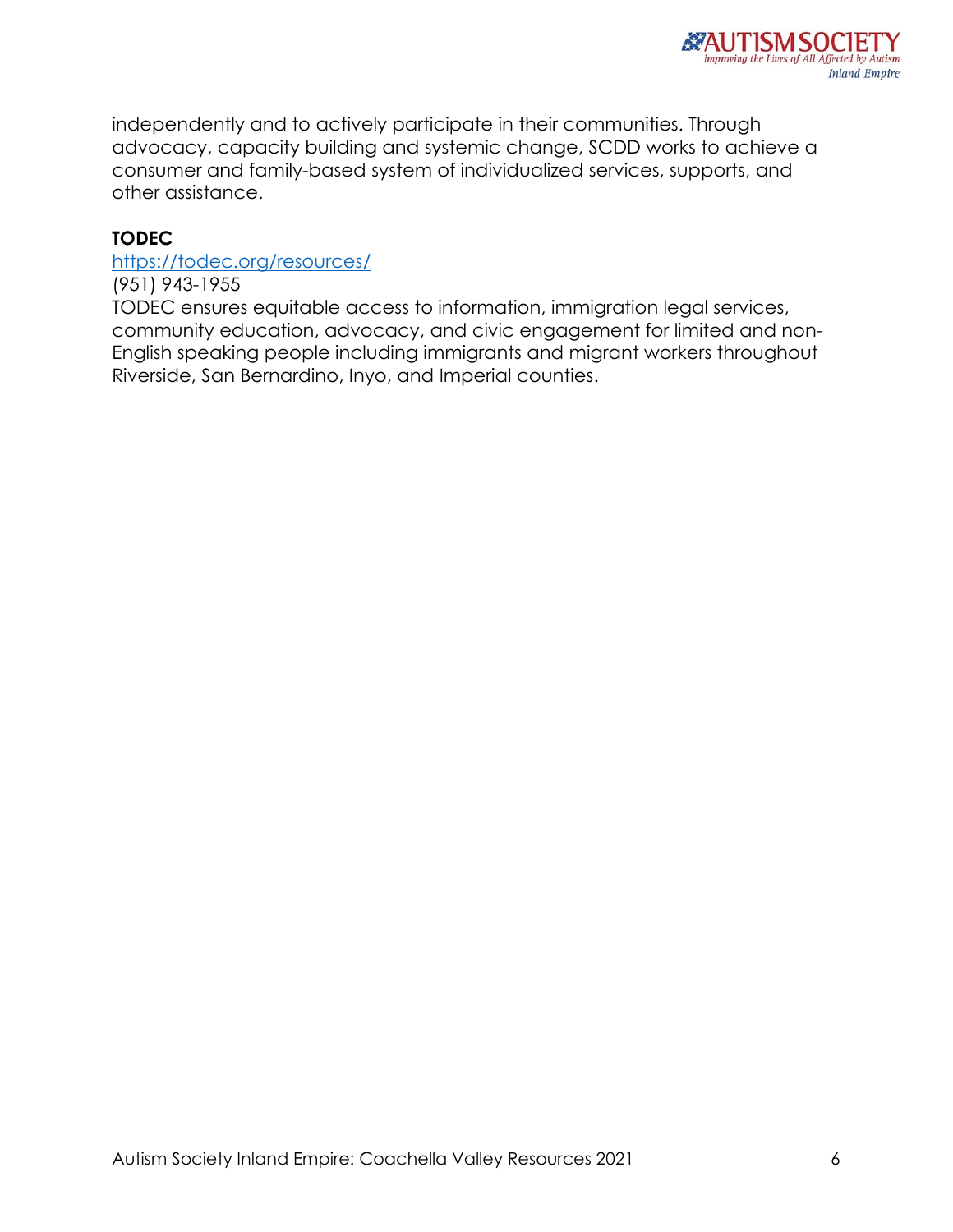# **ATTORNEYS**

# **Desert Law Group – Kimberly T. Lee, Attorney-at-Law**

74-916 Highway 111 Indian Wells, CA 92210 Phone: (760)-776-9977 [www.leelawyers.com](http://www.leelawyers.com/) Special needs trusts planning.

# **Disability Rights California (DRC)**

<https://www.disabilityrightsca.org/> Ontario Office: 3602 Inland Empire Blvd Suite C-110, Ontario, CA 91764 213-213-8000 DRC is a nonprofit organization founded in 1978 that defends, advances, and strengthens the rights and opportunities of people with disabilities.

# **Heritage Legal**

[777 Tahquitz Canyon Way, Suite 328, Palm Springs, CA 92262](x-apple-data-detectors://5/0)  Phone: [760-993-6734](tel:760-993-6734) <https://heritagelegal.com/> Special Needs trust planning.

# **Law Offices of Leonard Cravens**

[45902 Oasis Street, Suite C, Indio, CA 92201](x-apple-data-detectors://4/0) [\(760\) 342-1810](tel:(760)%20342-1810) [www.cravenslawindio.com](http://www.cravenslawindio.com/) Hablamos Español. Conservatorship, Guardianship, power of attorneys, wills, and criminal law.

## **Law Office of Jeremy J. Ofseyer**

[74000 Country Club Drive, Suite H-1, Palm Desert, California 92260](x-apple-data-detectors://6/0) [888-979-5639](tel:888-979-5639) or [760-346-3355](tel:760-346-3355)

[www.ofseyer.com/](http://www.ofseyer.com/)

Practice focuses on Estate Planning, Trust Administration, and Probate Court proceedings involving Trusts, Estates, and Conservatorships. Our practice focuses on Estate Planning, Trust Administration, and Probate Court proceedings involving Trusts, Estates, and Conservatorships.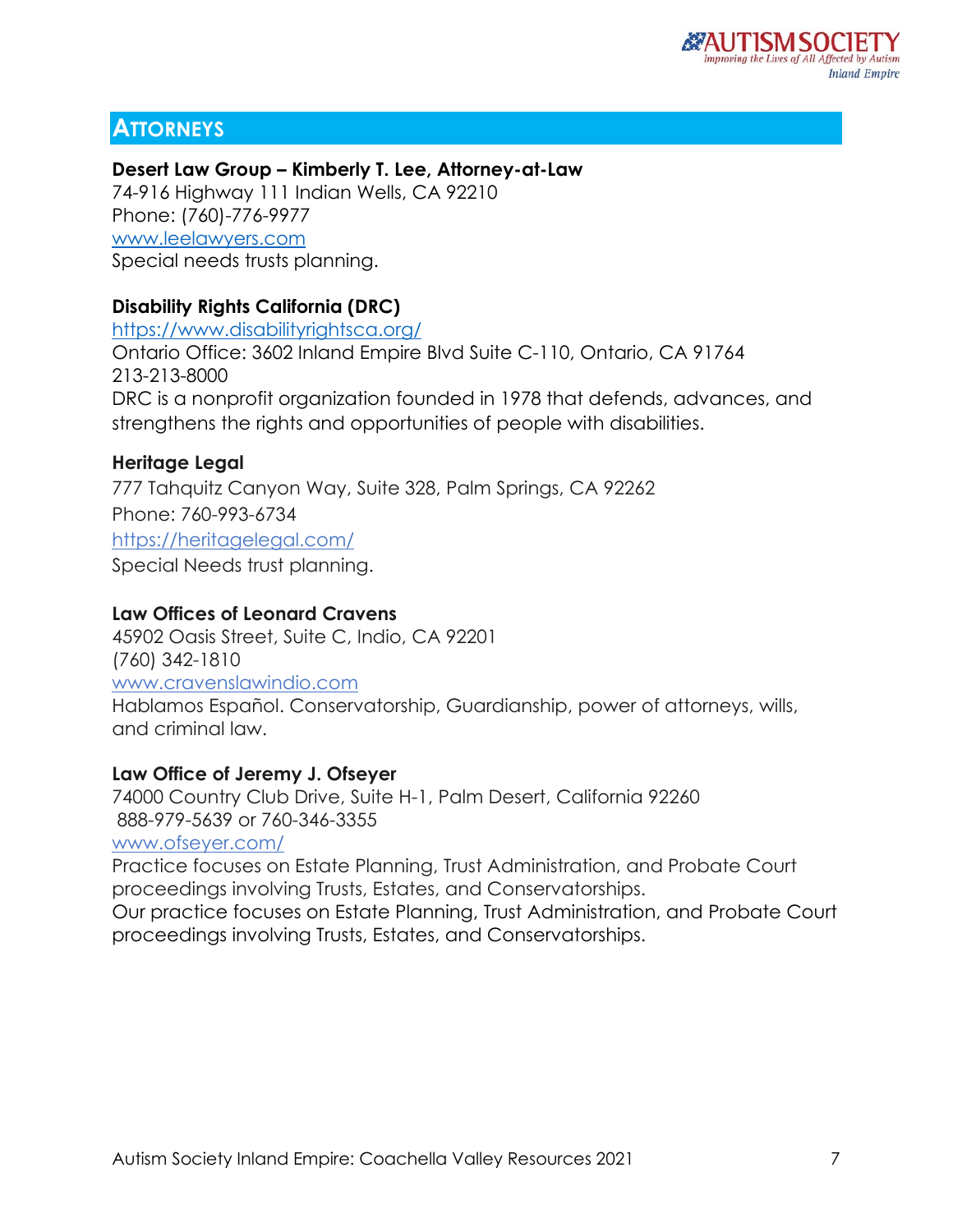# **Palm Desert Law Group, APC**

[74-710 Highway 111, Suite 102, Palm Desert, CA 92260](x-apple-data-detectors://7/1) [760.674.7175](tel:760.674.7175)

<https://palmdesertlaw.com/>

Special needs trust planning. At Palm Desert Law Group, APC, we can assist you with comprehensive planning for your children with special needs. We can show you ways to obtain the assistance you need today and help ensure your child with special needs will be well cared for when you are no longer able to serve as the primary caregiver yourself.

#### **Office of Clients Rights**

[www.disabilityrightsca.org/what-we-do/programs/office-of-clients-rights](http://www.disabilityrightsca.org/what-we-do/programs/office-of-clients-rights-advocacy-ocra)[advocacy-ocra](http://www.disabilityrightsca.org/what-we-do/programs/office-of-clients-rights-advocacy-ocra)

1-866-833-6712 (Southern California)

The Office of Clients' Rights Advocacy (OCRA) is part of Disability Rights California. OCRA provides free legal information, advice, and representation to regional center clients. OCRA serves clients of all 21 regional centers throughout California and has been serving them since 1999. We have a Clients' Rights Advocate (CRA) serving each regional center. The CRA helps protect regional center clients' rights.

# **Slovak Baron Empey Murphy & Pinkney SBEMP Attorneys LLP**

[1800 East Tahquitz Canyon Way, Palm Springs, CA 92262](x-apple-data-detectors://1/0) [760.322.2275](tel:760.322.2275) [74785 Hwy 111, Ste. 105, Indian Wells, CA 92210](x-apple-data-detectors://2/0) [760-322-9240](tel:760-322-9240)

<https://sbemp.com/practice-areas/special-needs-disability-healthcare-access/> SBEMP's Special Needs & Elder Law practice group provides representation and advocacy for individuals and families with special needs due to disability or age, providing a broad range of services, including but, not limited to Special needs trusts (SNT), Guardianships & Conservatorships Trust, guardianship, and conservatorship accountings, Access to federal and state disability based programs, Medicaid planning; Medicaid, Medicare, and private health insurance coverage and Special Education.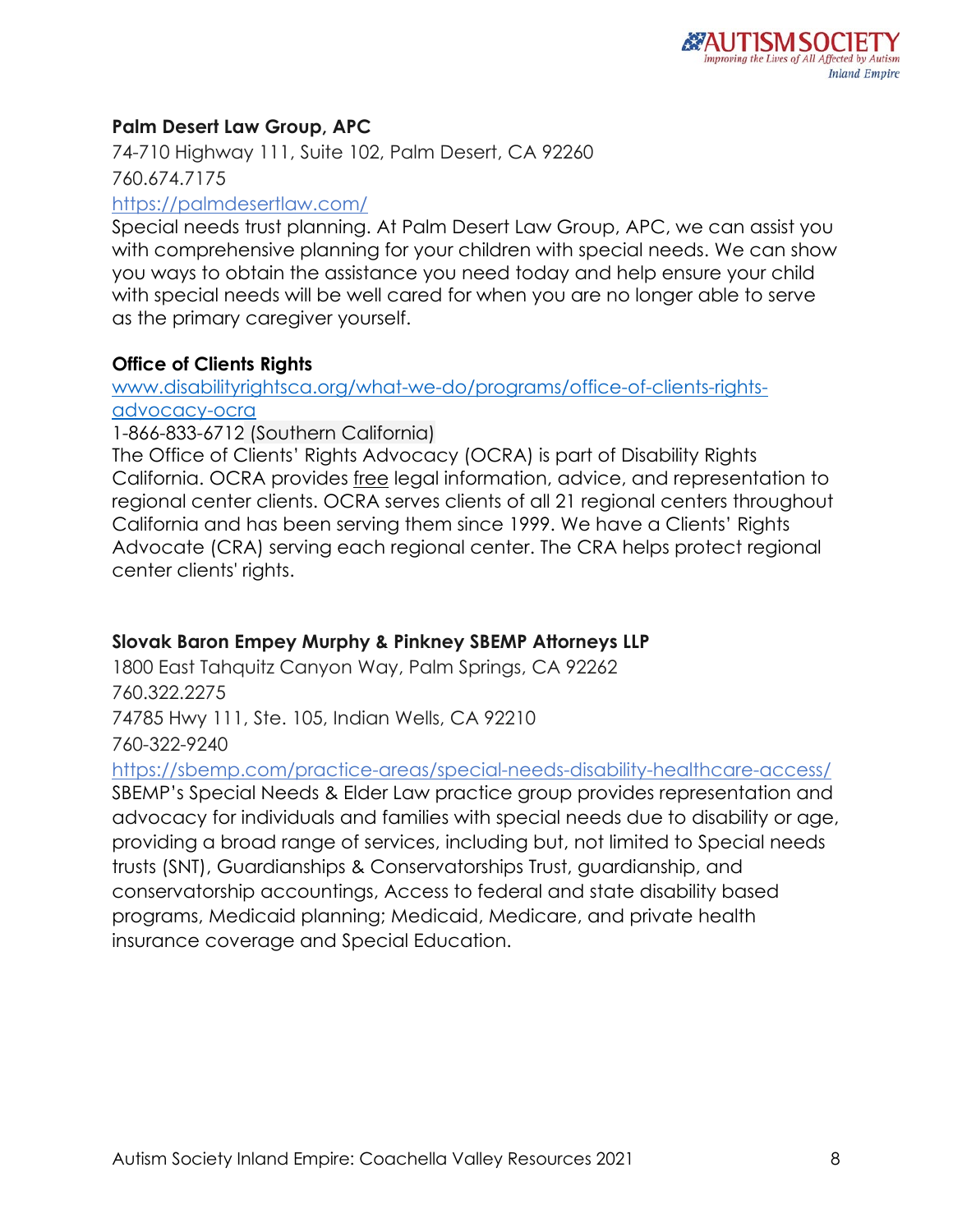# **BASIC NEEDS**

# **2-1-1**

<https://www.211ca.org/>

2-1-1 helps find food, housing, job training & mental health support Dial 2-1-1 by phone or visit your 211 website 24 hours/day

# **Coachella Valley Rescue Mission**

47-47- Van Buren St. Indio, CA 92201 P: 760-347-3512 F: 760-347-8073 Email: [info@cvrm.org](mailto:info@cvrm.org) [https://www.cvrm.org](https://www.cvrm.org/)

Emergency services like hot meals and safe shelter. Medical care. Clothing. Vocational training. Recovery programs that transform lives. We meet the needs of Coachella Valley's homeless, hungry and hurting by providing basic needs today and help people build new lives for a brighter tomorrow.

# **FIND Food Bank**

83775 Citrus Ave, Indio, CA 92201 (760) 775-FOOD (3663)

[www.findfoodbank.org](http://www.findfoodbank.org/)

FIND is the Feeding America Food Bank and USDA Distributor for the Desert Region. FIND distributed over 24 million lbs of food in 2020 to 150+ distribution sites, including 80+ community agency partners such as soup kitchens, food pantries, religious organizations, etc. FIND also operates 44 community mobile markets with drive-thru food distributions. FIND is the only regional food bank in the Desert Region. Contact them for the food bank info closest to you.

# **Galilee Center**

66101 Hammond Road., Coachella, CA 92236 760-396-9100.

## [https://galileecenter.org](https://galileecenter.org/)

Food assistance, rental assistance, holiday food baskets, Thrift Store Clothing Voucher Program, emergency transfer services, Utility Bill Assistance Program.

# **Martha's Village**

<https://marthasvillage.org/> 83791 Date Avenue Indio, CA 92201 [\(760\) 347-4741](tel:(760)%20347-4741) Martha's Village offers emergency housing for families and individuals, nutritious meals, case management, [childcare,](https://marthasvillage.org/programs/childrens-services/) recovery services, employment and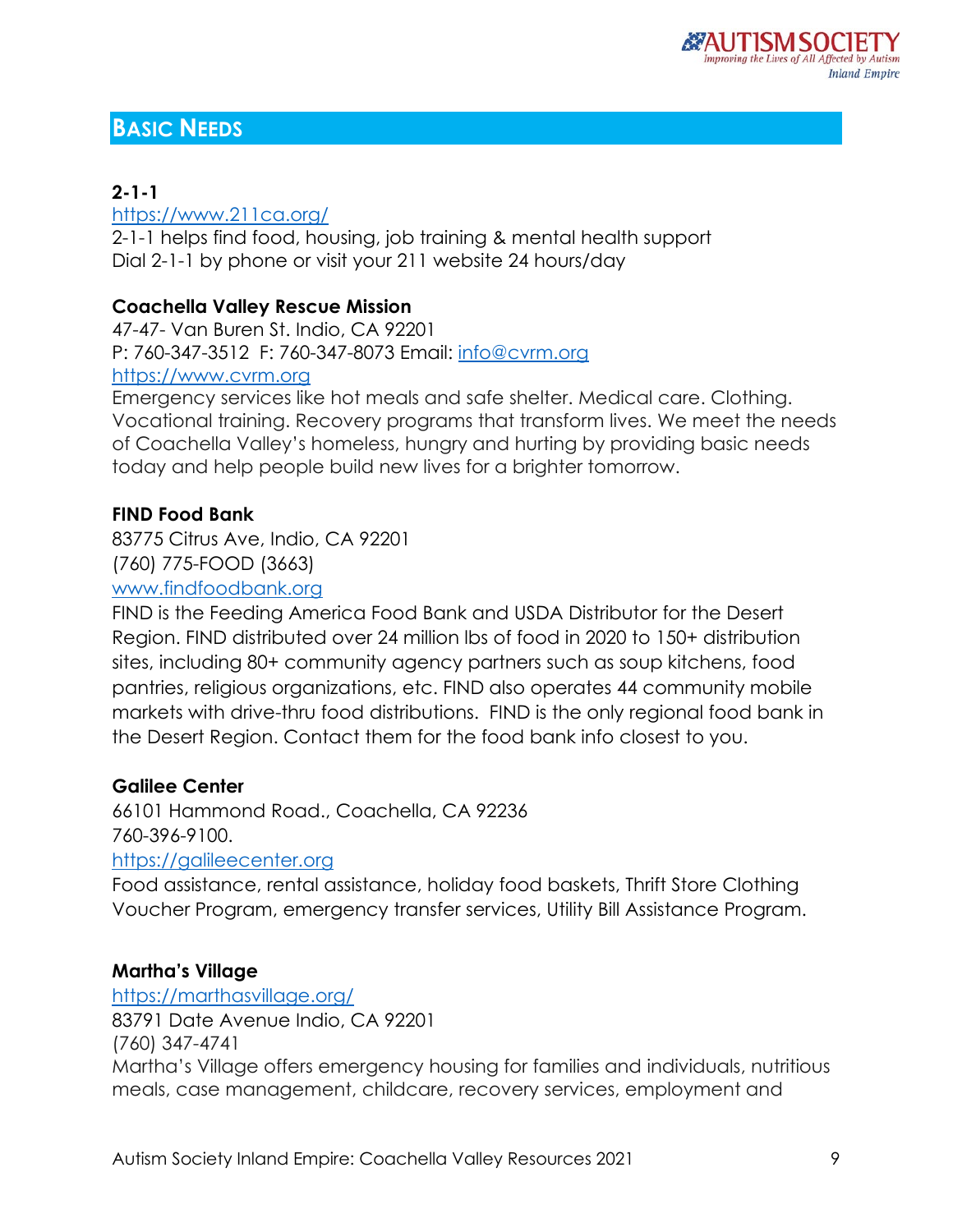education services, and emergency assistance. These programs are supplemented by a thrift store, medical clinic, computer lab, food pantry, resource room, and a cooling center.

## **SafeHouse of the Desert**

72710 East Lynn Street, Thousand Palms, CA 92276 888-343-4660

<https://safehouseofthedesert.com/>

Helping Teens In Crisis In The Coachella Valley.SafeHouse of the Desert provides immediate help to youth and families experiencing crisis situations. When families come to us, they're usually at their wit's end—parents are frustrated and children don't know where to turn. Our staff is available 24 hours a day, 7 days a week for teens and their families who need help negotiating the often challenging road from childhood to independent adult life. Our 20-bed shelter is well equipped to handle runaway, homeless, and other youth in crisis ages 11- 17. Shelter services include; individual, group, and family counseling, on-site education, substance abuse education, [skills lab,](https://safehouseofthedesert.com/skillslab/) and aftercare.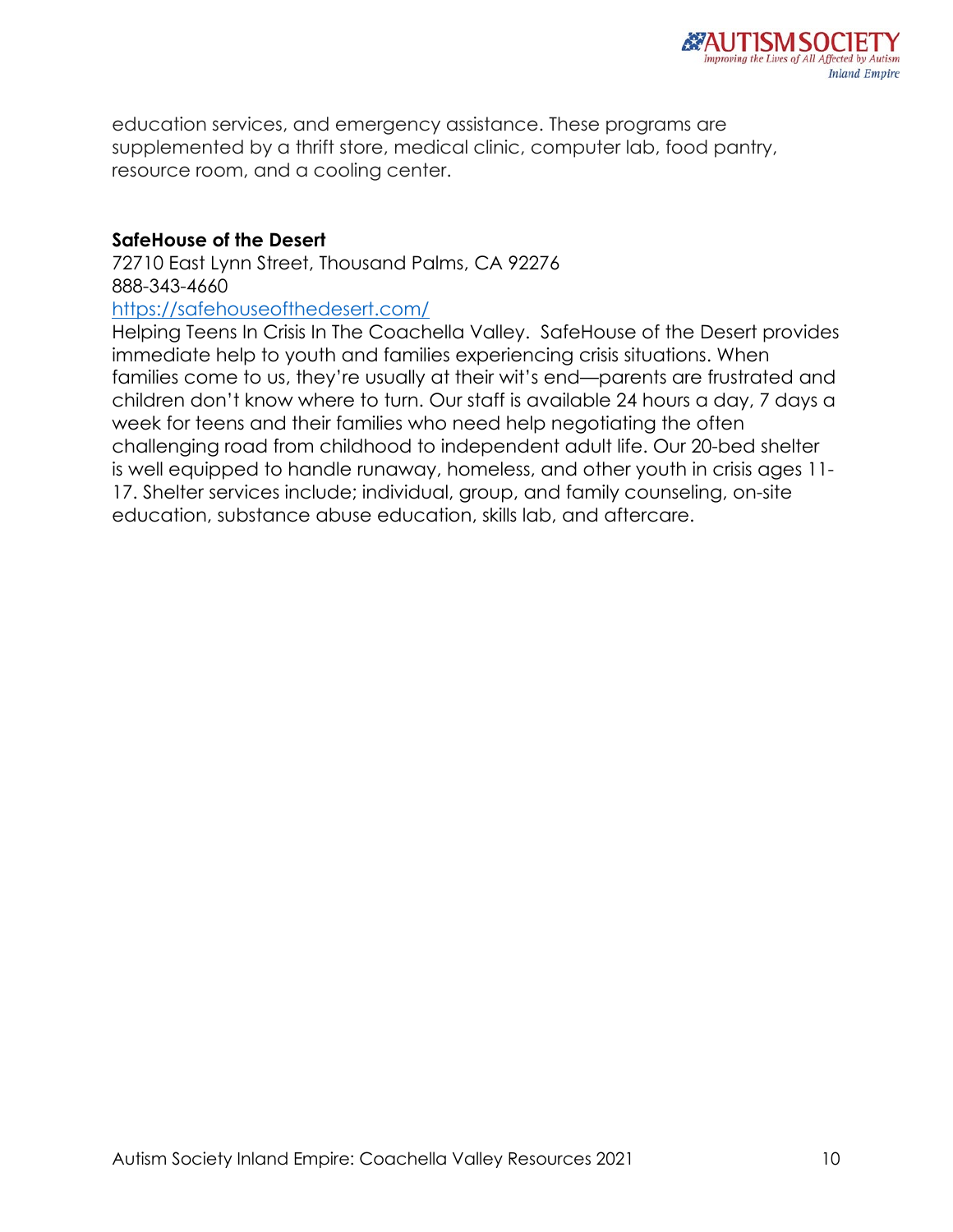# **DIET AND FEEDING INTERVENTION**

# **Crumbs and Smiles**

Amy Nunez, M.S., CCC-SLP 79440 Corporate Centre Dr. Suite 113, La Quinta, CA 92253 806-440-0007 <https://crumbsandsmiles.com/>

Pediatric Feeding & Swallowing Therapy including Oral and/or Pharyngeal Dysphagia (also known as Swallowing Disorder), Avoidant/Restrictive Food Intake Disorder (also referred to as "extreme picky eating"), tube feeding transition, and Mealtime Feeding Difficulties. Does not bill insurance companies. However, you can be provided with a super bill/invoice to seek reimbursement from your insurance company.

# **Tama L. Lang de Rodriguez, RDN, CLE**

Registered Dietician Nutrition 45485 Sunset Lan Unit #4, Palm Desert, CA 92260 760-791-3386

Email: rodrigueztama@gmail.co[mrodrigueztama@gmail.com](mailto:rodrigueztama@gmail.com)

A Registered Dietitian (RD)/Registered Dietitian Nutritionist (RDN) is an individual uniquely trained in the science of nutrition and practice of dietetics to design and provide medical nutrition therapy (MNT) and other evidence-based applications of the Nutrition Care Process (NCP) that exemplify the profession's systematic approach to providing high quality nutrition care. Registered dietitians provide MNT for the purpose of disease prevention or management, or to treat or rehabilitate an illness, injury, or condition, with the use of specific, indicated physical and cognitive nutrition care services comprised of one or more of the following aspects of the NCP: nutrition assessment/reassessment, nutrition diagnosis, nutrition intervention (e.g., nutrition counseling, therapeutic diet ordering, and nutrition education) and nutrition monitoring and evaluation.

# **Desert Occupational Therapy**

77564 Country Club Dr. Suite 368B, Palm Desert, CA 92211 760-772-2838

<https://www.facebook.com/DesertOccupationalTherapyForKids/>

We have five therapists trained in the SOS feeding technique and we offer feeding groups.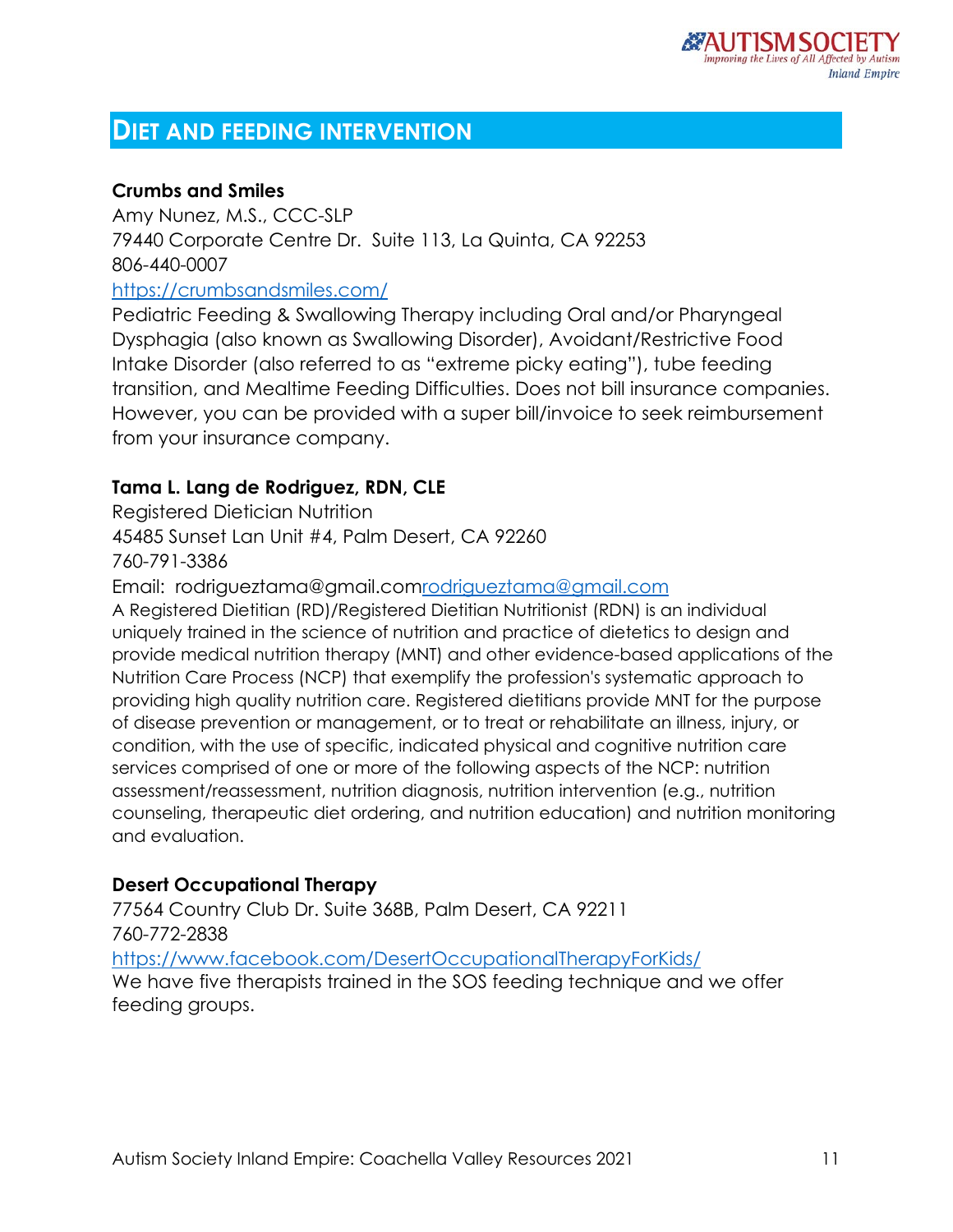

# **DENTISTS**

Please note: The dentists listed below are included in this guide because they were recommended by local parents with children with autism; however, they do not necessarily specialize in working with children with autism and will see patients with special needs on a case-by-case basis. You should contact the office and discuss your child's individual needs with the dentist. Try also contacting your own family dentist.

# **Indio Surgery Center**

#### **Dr. Lawrence Church**

46900 Monroe Street, Suite B201, Indio, CA 9220 760-396-5733

## [https://www.indiosurgerycenter.com](https://www.indiosurgerycenter.com/)

Provides a safe and comfortable alternative for children who cannot be treated under conventional means. Since opening in 2006, we have treated over 15,000 children under general anesthesia who were referred to us by over 250 different dentists in Riverside, San Bernardino, and Imperial Counties. Serving children up to age 12

#### **Dr. Daddio and Dr. Kim Dental Group Dr. Robert Daddio**

74420 CA-111 #1 Palm Desert, CA 92260 (760) 394-3088 [https://robertdaddiodds.com](https://robertdaddiodds.com/)

A Palm Desert based family dentist practice that treats patients of all ages. We are a cosmetic dentist that offers services like checkups, teeth cleaning, crowns, veneers and more.

# **Dr. Luis Moya**

36943 Cook Street, Suite 101 Palm Desert, CA 92211 Phone: 760-341-3009 Fax: 760-341-3070 luismoyadental@aol.com

# **Desert Pediatric Dentistry**

Dr. Gary U. Okamoto 77564 Country Club Drive Suite190A Palm Desert, CA 9221177 760-360-0622 [www.desertpediatricdentistry.com](http://www.desertpediatricdentistry.com/)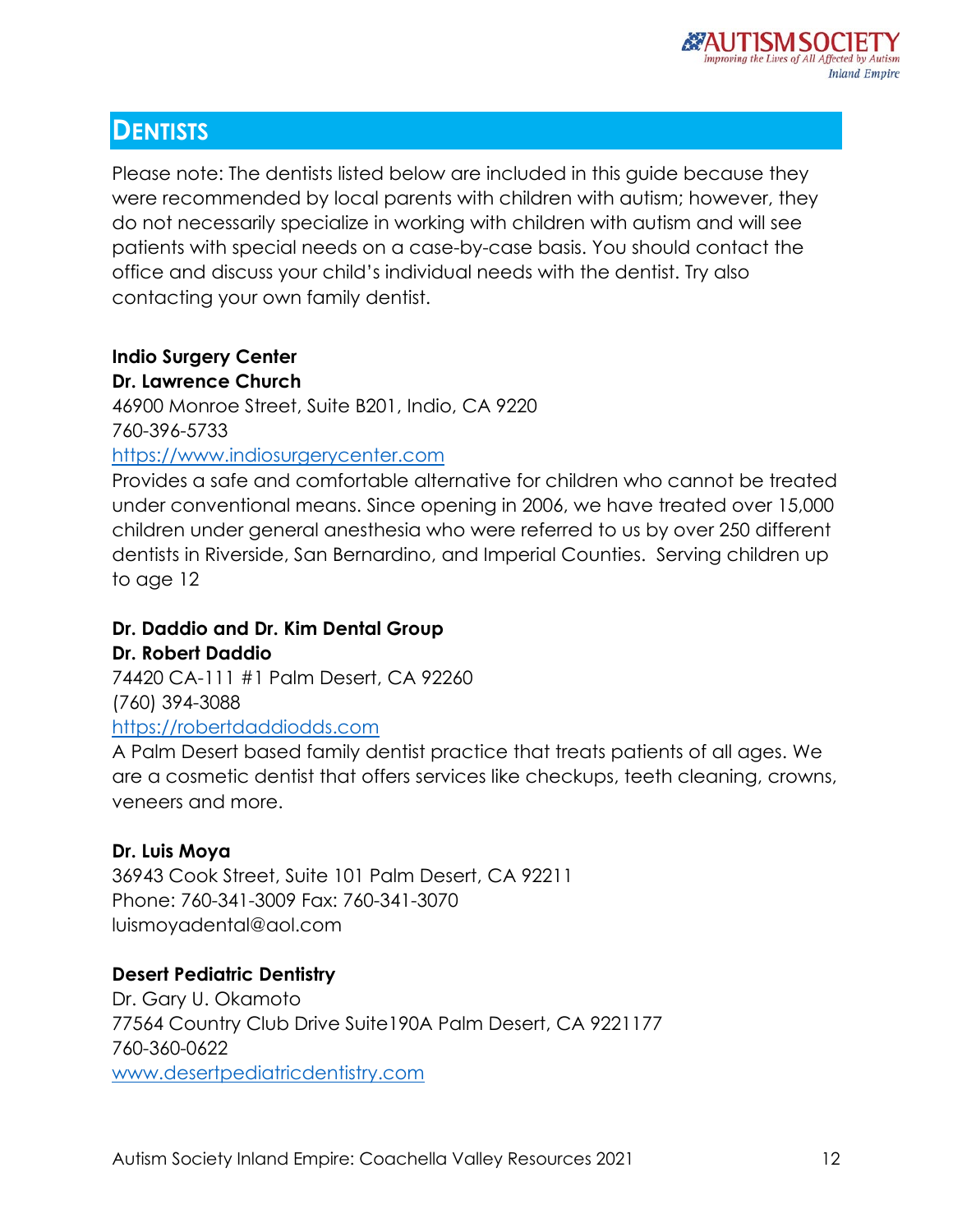Serving children in Palm Desert and the surrounding cities and suburbs of La Quinta, Rancho Mirage, and Indian Wells

# **Dr. Perri Putrasahan**

68905 Vista Chino Cathedral City, Cathedral City CA 760-325-2503

# **Redlands Dental Surgery Center**

1180 Nevada St. Ste 100 Redlands, CA 92374 Office Phone (909) 335-0474 [https://www.redlandsdentalsurgerycenter.com](https://www.redlandsdentalsurgerycenter.com/)

Provides dental treatment for patients who require general anesthesia for dental care.

# **Dr. Robert Karl**

42500 Bob Hope Drive, Suite 1, Rancho Mirage, CA 92270 760-568-2797

<https://www.ranchomiragedentist.com/index.html>

He offers cosmetic dentistry, general dentistry and a broad range of full service dental care to their Coachella Valley patients to help make their smiles the best they can be. \*Treats special needs patients ages 15 and older.

## **Dr. Mina Narula**

71949 Hwy 111, Suite 200, Rancho Mirage, CA 92270 760-340-2026 <https://www.centerfororthodontics.com/>

Treats patients ages 7 and up. Is knowledgeable in minimally invasive techniques. Staff is knowledgeable in working with people with developmental disabilities.

# **We Care Dental**

71949 Highway 111 #100B, Rancho Mirage, CA 92270 P: (760-565)-6055 F: (909)-469-8565 [wecaredental@westernu.eduE](mailto:wecaredental@westernu.edu)mail: [info@wecaredentalcenter.org](mailto:info@wecaredentalcenter.org) <https://www.westernuhealth.com/wecaredental/> Non-profit, low cost, quality dentistry. Treats special needs patients.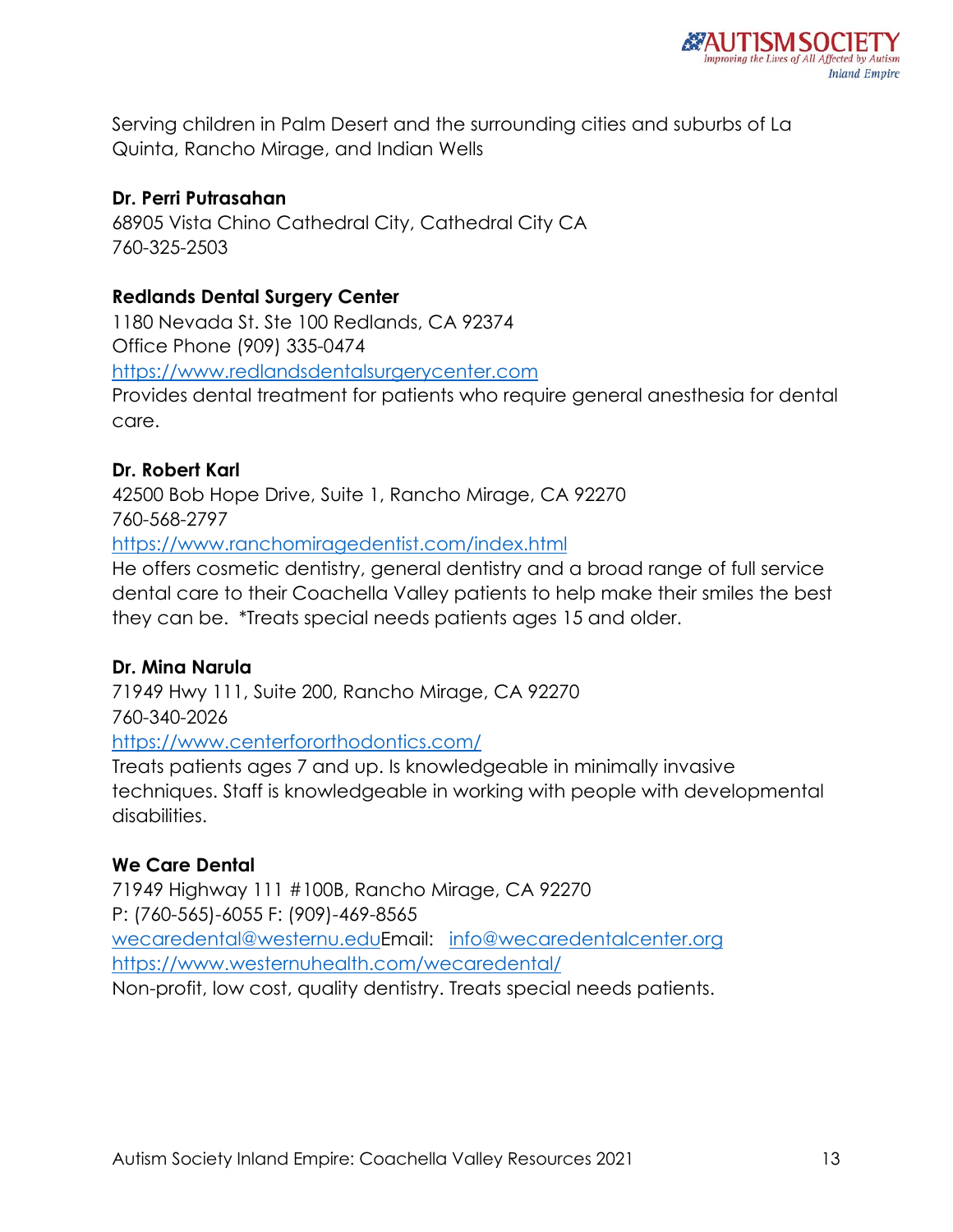# **EPILEPSY/SEIZURES**

#### **The Defeating Epilepsy Foundation**

#### [www.defeatingepilepsy.org](http://www.defeatingepilepsy.org/)

Nonprofit serving the Inland Empire and Coachella Valley. Its mission is to provide the advocacy and educational resources needed to the epilepsy community and our society. They are dedicated to removing the stigma associated with epilepsy and help to create opportunities for individuals battling epilepsy. The founder Natalie Boehm has been battling epilepsy for over forty years and is focused on helping individuals and families battling epilepsy gain better educational and economic opportunities and work to help them improve their quality of life. Offers educational presentations, a scholarship program for students, a Mental Empowerment Program, and in the process of launching a seizure alert dog program.

## **Dr. Muhammad Salim, Pediatric Neurology**

1180 N. Indian Canyon Drive, Ste. W214, Palm Springs, CA 92262 (760) 416-4545 47-647 Caleo Bay Dr, Suite 101, La Quinta, CA 92253 (760) 771-6166 58457 Twentynine Palms Hwy, Suite 200, Yucca Valley, CA 92284 (760) 228-1813 Dr. Salim's clinical interests include medical and surgical management of epilepsy, Video EEG monitoring in the setting of epilepsy monitoring unit, critical care EEG monitoring and neonatal neurology and autism.

#### **The Epilepsy Center**

(951) 281-9892

#### [www.theepilepsycenter.org](http://www.theepilepsycenter.org/)

Provides services to people living in Riverside and San Bernardino Counties dealing with epilepsy. Offers free services such as resources, support, advocacy, epilepsy educational classes, and more.

## **Loma Linda University Epilepsy Center**

11234 Anderson St., Loma Linda, CA 92354 877-558-6248

<https://lluh.org/neurology/our-services/epilepsy-center>

Leading center for epilepsy care in Southeastern California. Only medical facility in the region with the highest-level designation from the National Association of Epilepsy Centers. Education events on epilepsy so patients and caregivers can meet and learn from experts about advances in diagnosis and treatment, diet therapies, new devices and safety. Our goal is to help you or your loved one enjoy a full, productive life by helping to manage epilepsy and its symptoms.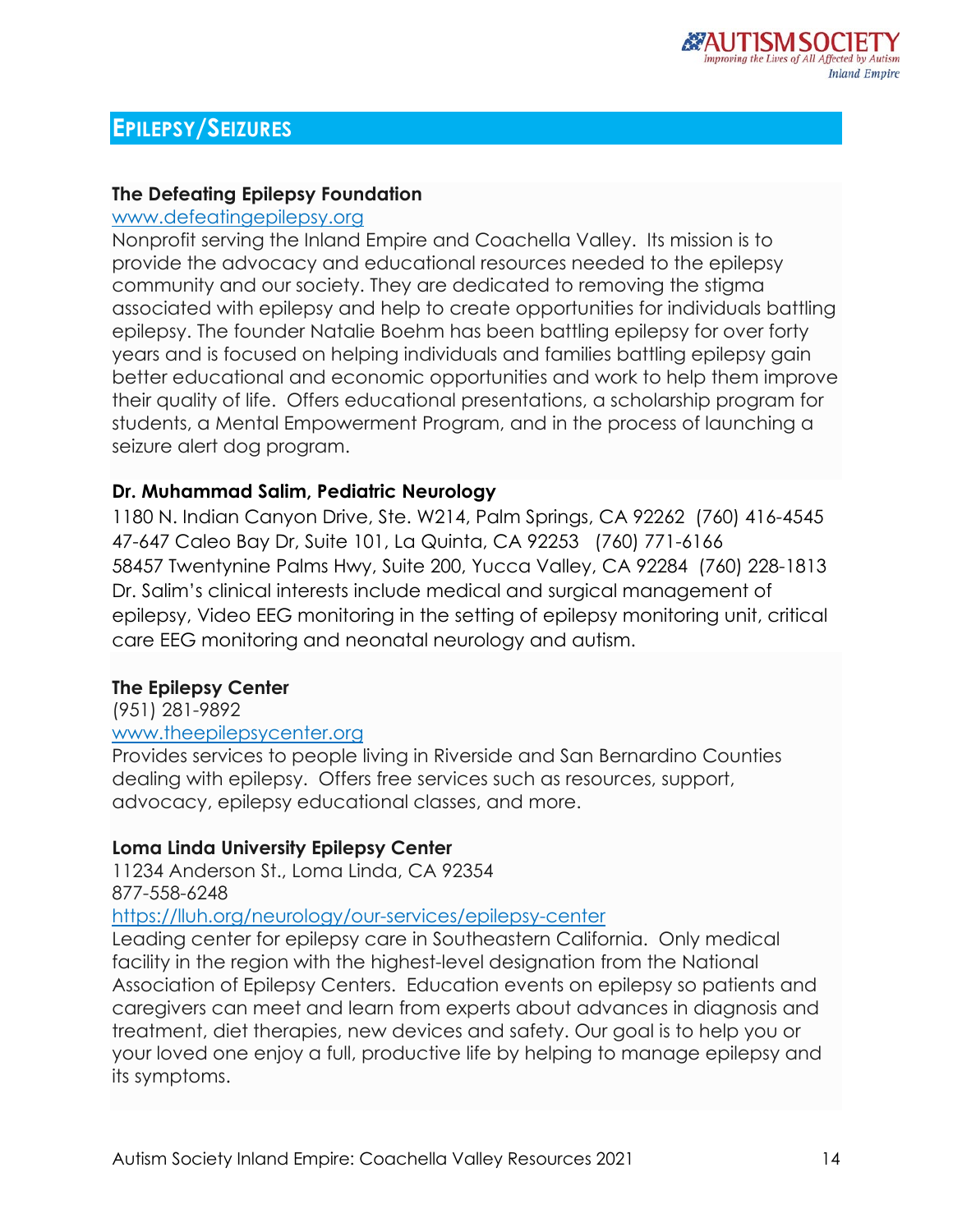# **EMPLOYMENT AND DAY SERVICES**

#### **Angel View**

67625 E. Palm Canyon Dr., Suite 7A, Cathedral City, CA 92234 [\(760\) 329-6471](tel:(760)%20329-6471) [https://www.angelview.org](https://www.angelview.org/)

Offers residential and a Therapeutic Day Program, headquartered in Desert Hot Springs. Through their mini-grant program, they provide much needed equipment like specialized car seats, orthopedic shoes, communication devices, adaptive equipment and mobility devices.

#### **Department of Rehabilitation**

Palm Desert Branch Office 73-720 Fred Waring Drive, Ste. 102 Palm Desert, CA 92260 (760) 674-0262 [www.dor.ca.gov](http://www.dor.ca.gov/)

The California Department of Rehabilitation (DOR) works in partnership with consumers and other stakeholders to provide services and advocacy resulting in employment, independent living, and equality for individuals with disabilities.

#### **Desert Arc**

73255 Country Club Drive, Palm Desert, CA 92260 (760) 346-1611 <https://www.desertarc.org/>

Desert Arc is a nonprofit human services organization in the desert communities within the larger Coachella Valley – Morongo Basin serving people with developmental and intellectual disabilities including conditions such as Autism, Cerebral Palsy, Down Syndrome, Epilepsy and many others. Pathways to Employment is the umbrella for our vocational, on-the-job training and supportive, job placement service programs, working directly for Desert Arc or within our fellow employer network. Programs also encompass an Adult Day Center, Behavior Management, Cafeteria Services, FYI – For Your Independence and ILS – Independent Living Skills supportive living, Sports and Recreation, Transportation programs, and many more.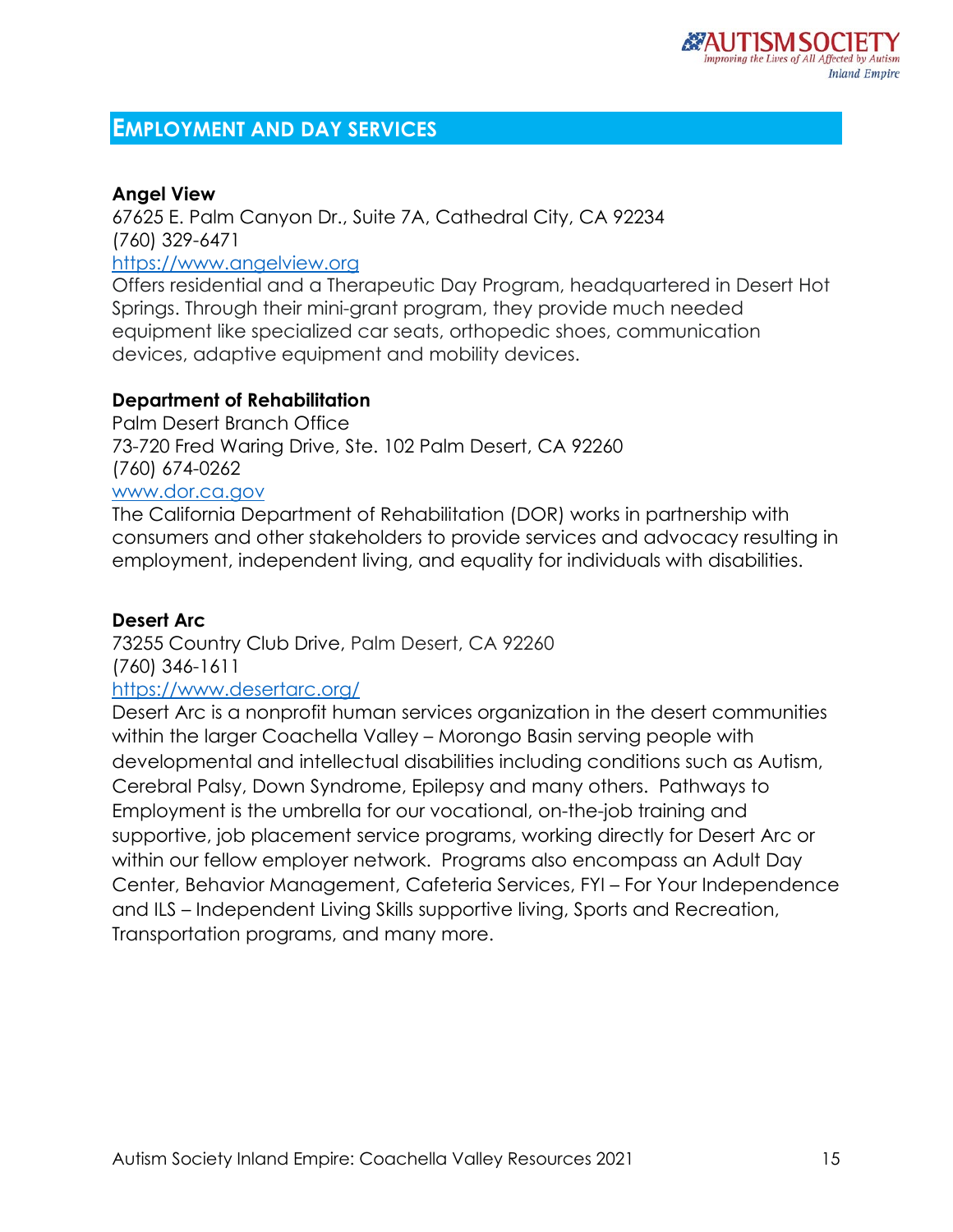# **Goodwill Southern California**

909-885-3831 IEReferrals@goodwillsocal.org <https://www.goodwillsocal.org/>

Provides Supported Employment Programs (SEP) services in La Quinta/Palm Desert and Cathedral City.

#### **Job Accommodation Network**

(800)526-7234

# [www.askjan.org](http://www.askjan.org/)

The Job Accommodation Network (JAN) is the leading source of free, expert, and confidential guidance on workplace accommodations and disability employment issues.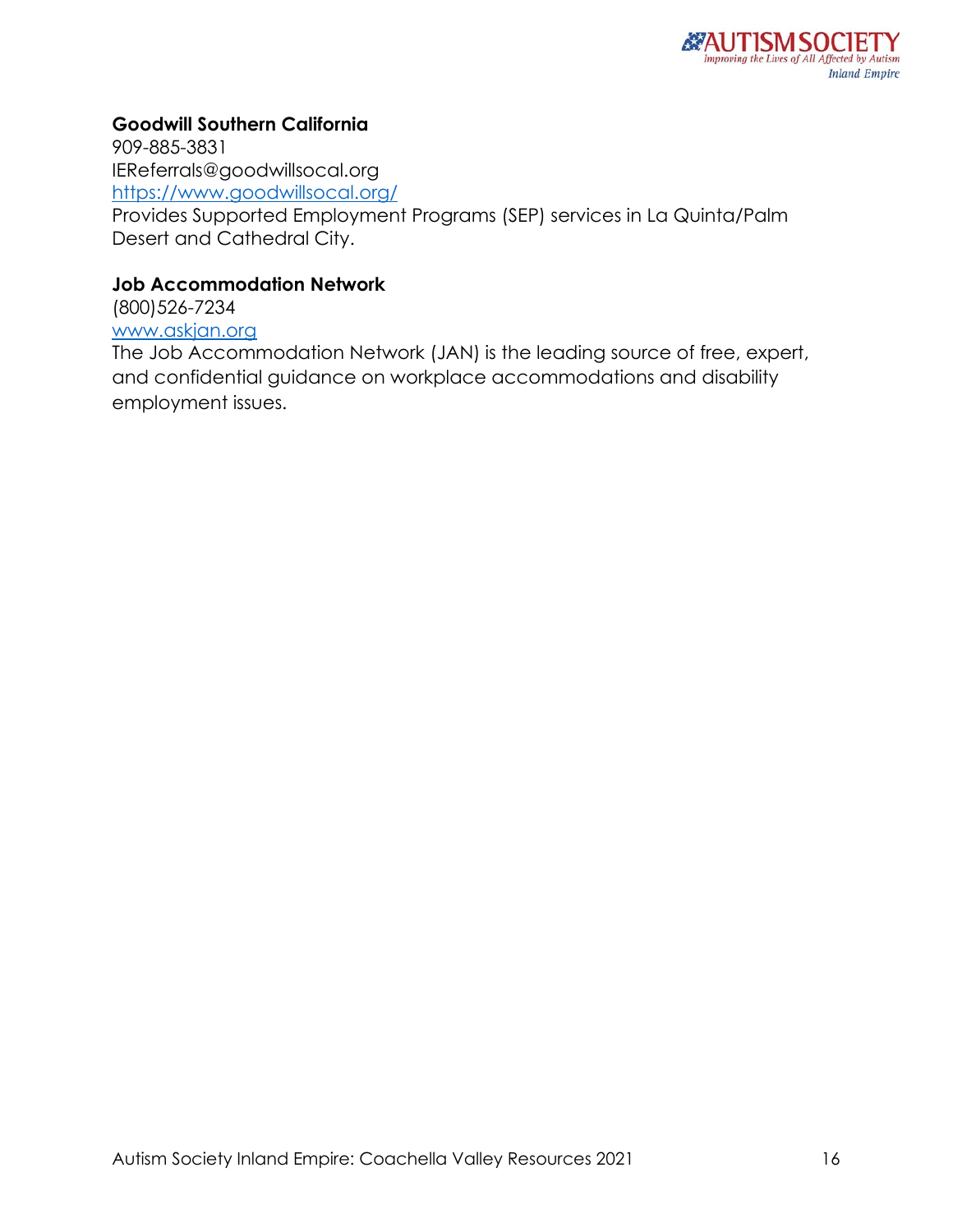# **EVALUATIONS**

# **Coachella Valley Lighthouse**

78900 Avenue 47, Suite 105, La Quinta, CA, 92253 760.625.0951

#### <https://cvlighthouse.com/>

Excellent qualified staff working collaboratively in the field of Applied Behavior Analysis (ABA), 1-1 Tutoring and assessments.

# **Dr. Muhammad Salim, Pediatric Neurology**

1180 N. Indian Canyon Drive, Ste. W214, Palm Springs, CA 92262 (760) 416-4545 47-647 Caleo Bay Dr, Suite 101, La Quinta, CA 92253 (760) 771-6166 58457 Twentynine Palms Hwy, Suite 200, Yucca Valley, CA 92284 (760) 228-1813 Dr. Salim's clinical interests include medical and surgical management of epilepsy, Video EEG monitoring in the setting of epilepsy monitoring unit, critical care EEG monitoring and neonatal neurology and autism.

# **Easy Speech Therapy Center**

41555 Cook Street Suite 100, Palm Desert, CA 92211 P: 760-837-0033 F: 760-837-1013

# <http://easyspeech.org/>

Easy Speech Therapy Center offers board-certified Speech Therapy, Occupational Therapy, Physical Therapy, Applied Behavior Analysis Therapy, and Psychological Services for both adults and children. As a designated Qualified Autism Service Provider, our expansive facility is designed to provide customized therapy services in an inviting and nurturing environment. Utilizing our comprehensive care approach, we provide an effective personalized intervention that improves the lives of the individuals and families we serve.

# **El Paseo Children's Center**

4075 El Paseo Unit A-6 Palm Desert CA 92260 760-342-4900

## <https://elpaseotesting.com/>

EPCC is a private practice based in Palm Desert, CA specializing in conducting private, independent, and school-based educational evaluations (IEE's for IEPS). EPCC is also a Non-Public Agency (NPA) approved by the California Department of Education as a provider of special education related services on a contracted basis.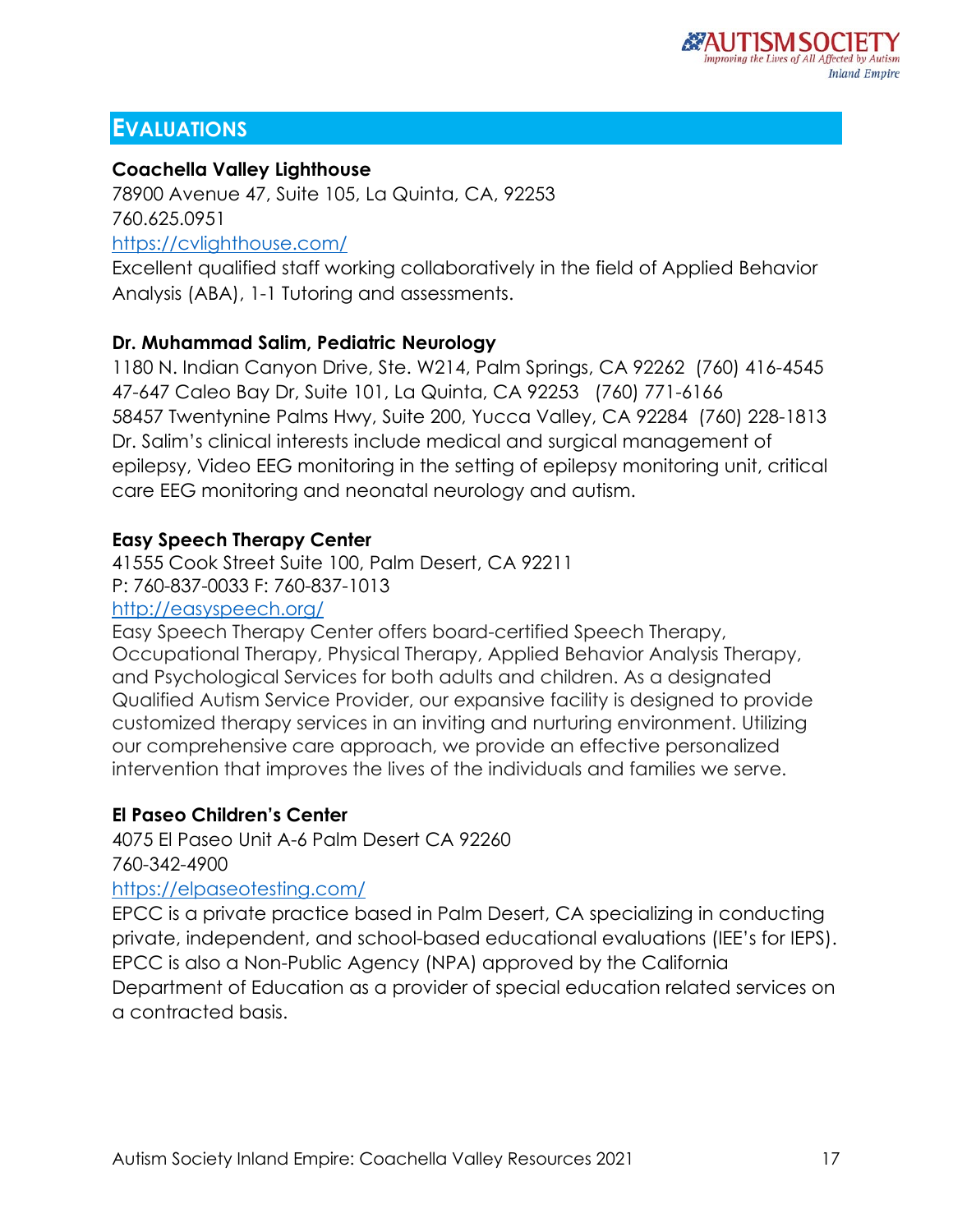# **Inland Regional Center (IRC)**

P.O. Box 6127, San Bernardino, CA 62412-6127 909-890-3000

# [www.inlandrc.org](http://www.inlandrc.org/)

A non-profit agency that has provided support to people with intellectual disabilities, autism, cerebral palsy, and epilepsy since 1972. They provide case management and service coordination. Can provide evaluations for Early Intervention services and will assess to see if children or adults qualify for services.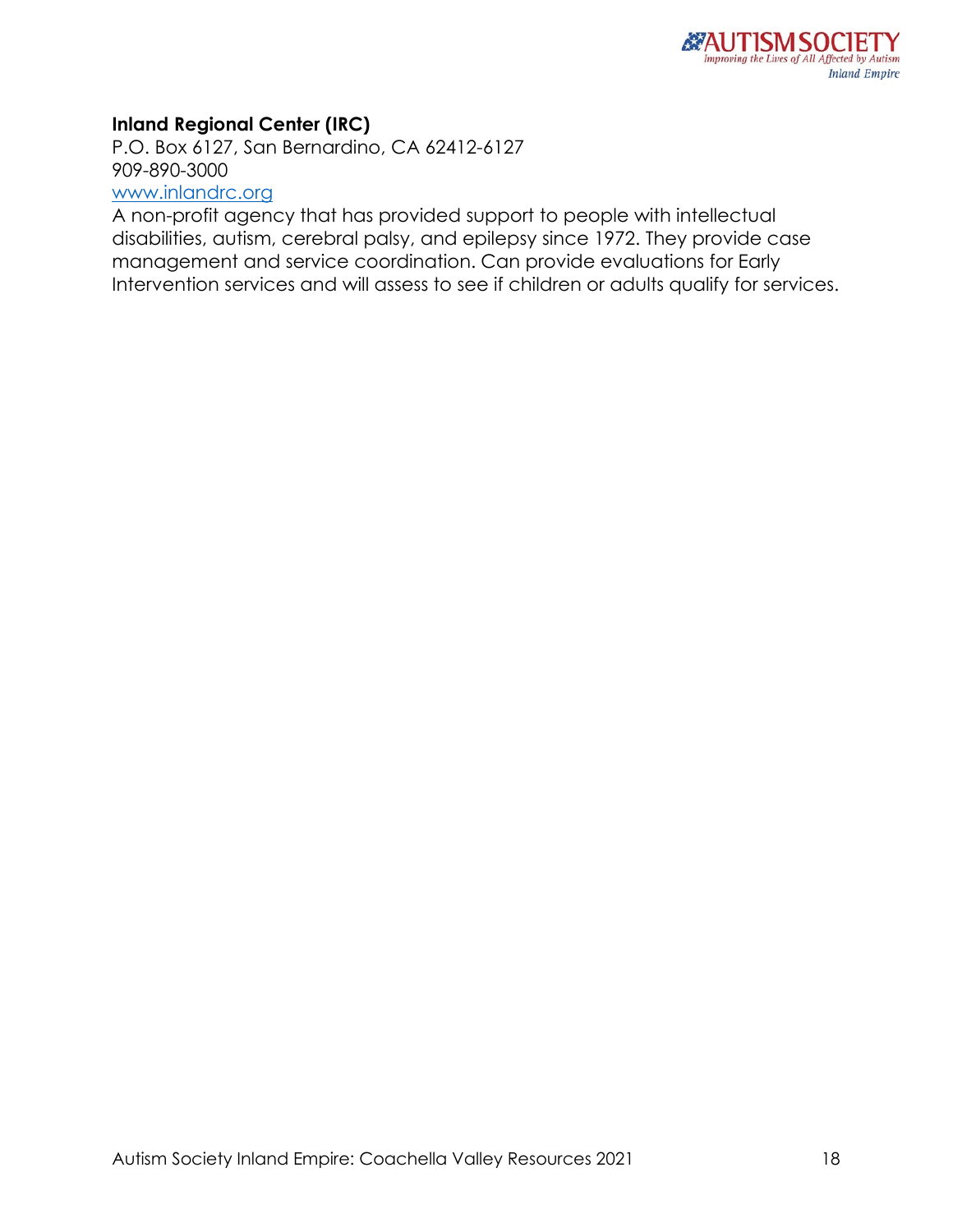# **FINANCIAL ASSISTANCE**

# **Able Act**

In 2014, The ABLE Act was passed which amends Section 529 of the Internal Revenue Service Code of 1986 to create tax-free savings accounts for individuals with disabilities. By making tax-free savings accounts available to cover qualified disability-related expenses (including education, housing and transportation), this law aims to ease financial strains faced by individuals with disabilities. Additionally, the funds contributed into these accounts will not negatively impact the person's eligibility for public benefits, such as Medicaid. The funds in these accounts don't replace benefits provided through private insurances, the Medicaid program, the Supplemental Security Income program, the beneficiary's employment and other sources. *Instead*, the funds supplement these benefits.

• **The ABLE National Resource Center (ANRC)** - <http://www.ablenrc.org/> National website allows you to compare different ABLE programs.

• **Cal ABLE -** <https://www.treasurer.ca.gov/able/index.asp> Information on California's ABLE Program

## **Angel View**

67625 E. Palm Canyon Dr., Suite 7A, Cathedral City, CA 92234 [\(760\) 329-6471](tel:(760)%20329-6471)

#### [https://www.angelview.org](https://www.angelview.org/)

Offers a mini-grant program to provide much needed equipment like specialized car seats, orthopedic shoes, communication devices, adaptive equipment and mobility devices. And we enable children with a wide range of disabilities to participate in programs like the American Youth Soccer Organization (AYSO) VIP soccer league, UCP Skillsbuilders, art classes, swim programs, and more.

## **In Home Supportive Services (IHSS)**

Riverside County (888) 960-4477 [http://dpss.co.riverside.ca.us/adult-services](http://dpss.co.riverside.ca.us/adult-services-division/in-home-supportive-services)[division/in-home-supportive-services](http://dpss.co.riverside.ca.us/adult-services-division/in-home-supportive-services)

San Bernardino County <http://hss.sbcounty.gov/daas/IHSS/>

State of California, Health and Welfare Agency, Department of Social Services, long term care worker under the IHSS program. The In Home Support Services Program is designed to provide patients with disabilities with the supports they need in order to remain in their own home. Obtaining IHSS services can provide individuals with psychiatric disabilities the services they need to remain in the community and/or return to their own home following placement in a facility. Individuals may be eligible for up to 238 hours of services each month. IHSS pays for workers to provide services individuals cannot do themselves because of his/her disability. Income guidelines are similar to SSI and does not count against SSI for income.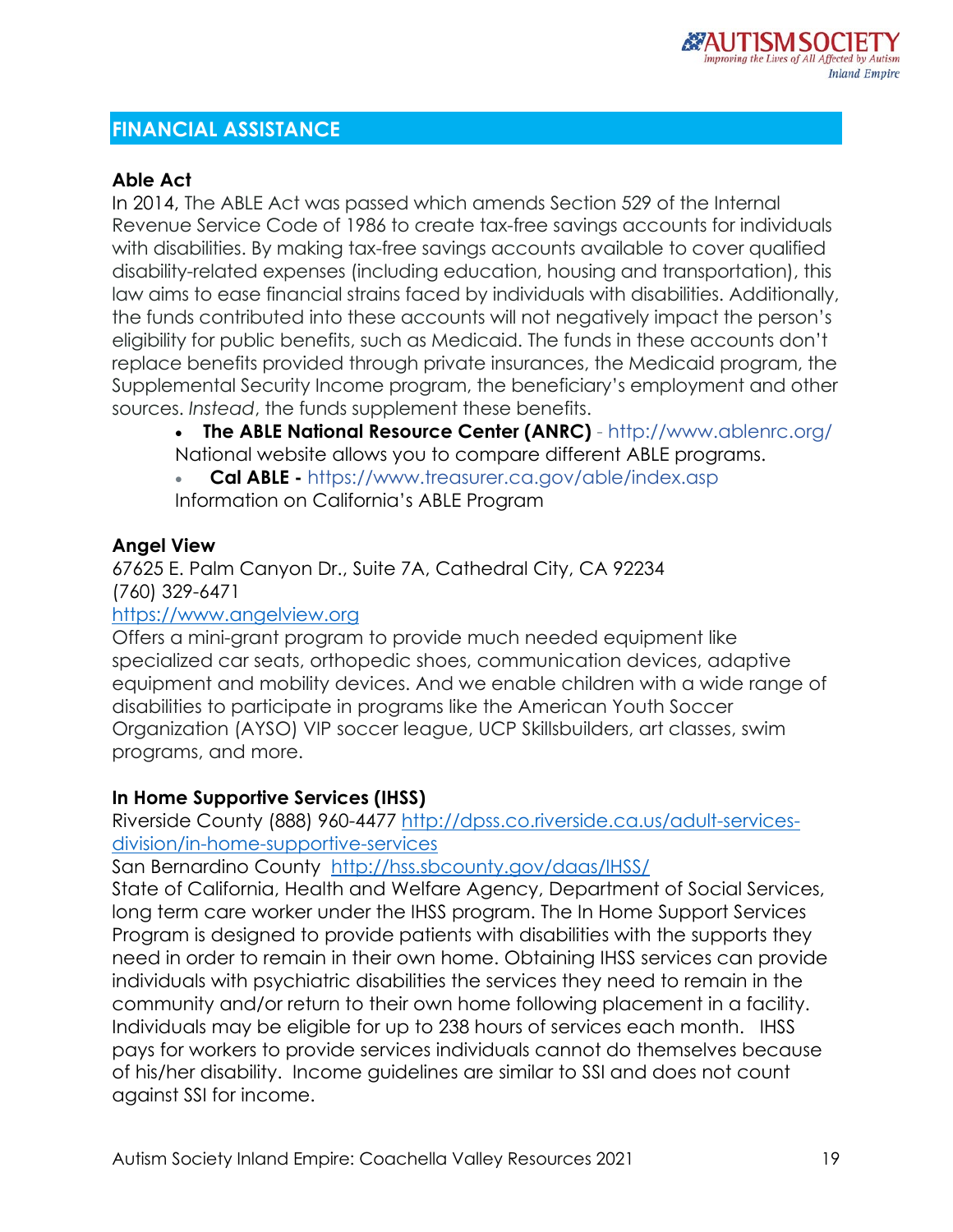# **Social Security**

1-(800)-772-1213 [www.ssa.gov/pubs/10026.html](http://www.ssa.gov/pubs/10026.html)

If your child is under age 18 and has autism, and you have low income and assets, your child may be eligible for Supplemental Security Income (SSI) benefits under the Social Security Act. If you are over age 18 and have autism, you may qualify for either Social Security disability (SSDI/SSD) benefits or SSI benefits. In California, when you get SSI, you automatically receive Medi-Cal which helps pay doctor and hospital bills. Social Security will look to see whether the child's functioning is severely limited by autism. The SSA will consider medical evidence such as psychological testing, mental status examinations, and intelligence testing, including the Wechsler series, the Test of Nonverbal Intelligence, the Leiter International Performance Scale-Revised, and the Peabody Picture Vocabulary Test-Third Edition.

At age 18, the family's income and assets no longer count for the adult with autism – only his or her assets – which usually are zero. The young adult can then apply for benefits. If your condition doesn't to meet the disability listing for autistic disorders, the SSA will evaluate your residual functional capacity (RFC). The SSA will consider various skills, including your ability to sit, stand, and walk, your ability to work with others, and your ability to concentrate on tasks. Due to your autism, you may also have problems focusing on work tasks for an extended length of time. If you are unable to perform work at a competitive pace, then the SSA could consider you disabled because you are prevented from performing almost all jobs.

# **Variety Children's Charity of the Desert**

## <https://varietyofthedesert.org/our-programs/>

The Children's Charity of the Desert is dedicated to promoting the health, mobility, independence and social inclusion of special needs and disadvantaged children throughout the Coachella Valley. Provides grants for adaptive bikes.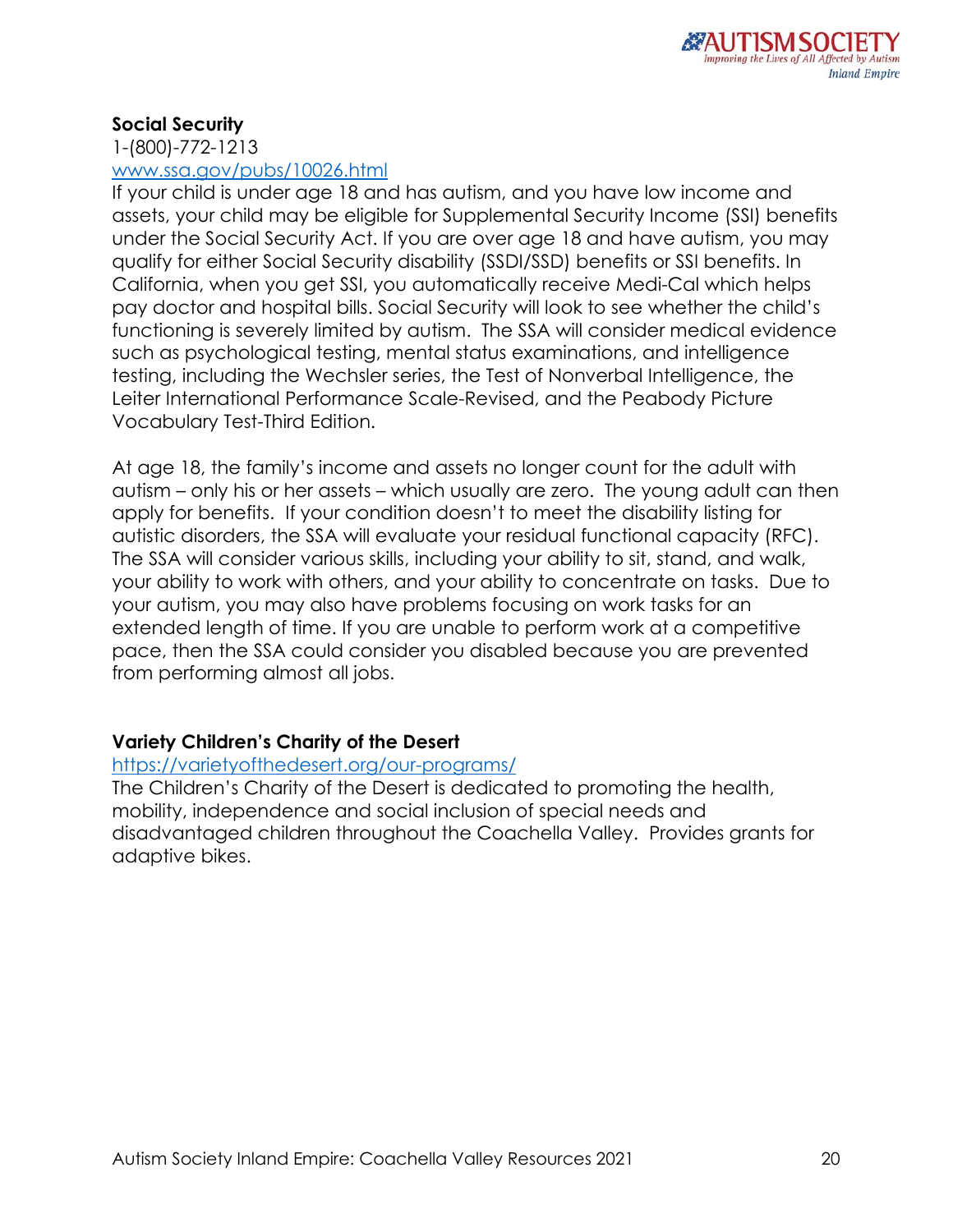# **MENTAL HEALTH**

#### **Easy Speech Therapy Center**

41555 Cook Street Suite 100, Palm Desert, CA 92211 760-837-0033 <http://easyspeech.org/>

Easy Speech Therapy Center offers board-certified Speech Therapy, Occupational Therapy, Physical Therapy, Applied Behavior Analysis Therapy, and Psychological Services for both adults and children. As a designated Qualified Autism Service Provider, our expansive facility is designed to provide customized therapy services in an inviting and nurturing environment. Utilizing our comprehensive care approach, we provide an effective personalized intervention that improves the lives of the individuals and families we serve.

## **National Alliance for Mental Illness Coachella Valley**

PO Box 4015, Palm Desert, CA 92261-4015 (442) 275-7385

[http://www.namicoachellavalley.org](http://www.namicoachellavalley.org/)

The nation's largest grassroots mental health organization dedicated to building better lives for the millions of Americans affected by mental illness. Serving: Banning, Palm Springs, Palm Desert, Indian Wells, Desert Hot Springs, Indio, Coachella, Salton Sea

## **Specialized Psychology Solutions**

Liyona Khoury, Ph.D. & Adam Cash, Psy.D. 139 Tamarisk Road, Suite 104, Palm Springs CA 92262 (760) 325-5630 SPS is a psychological services and treatment clinic offering several specialty programs to children, families, and adults.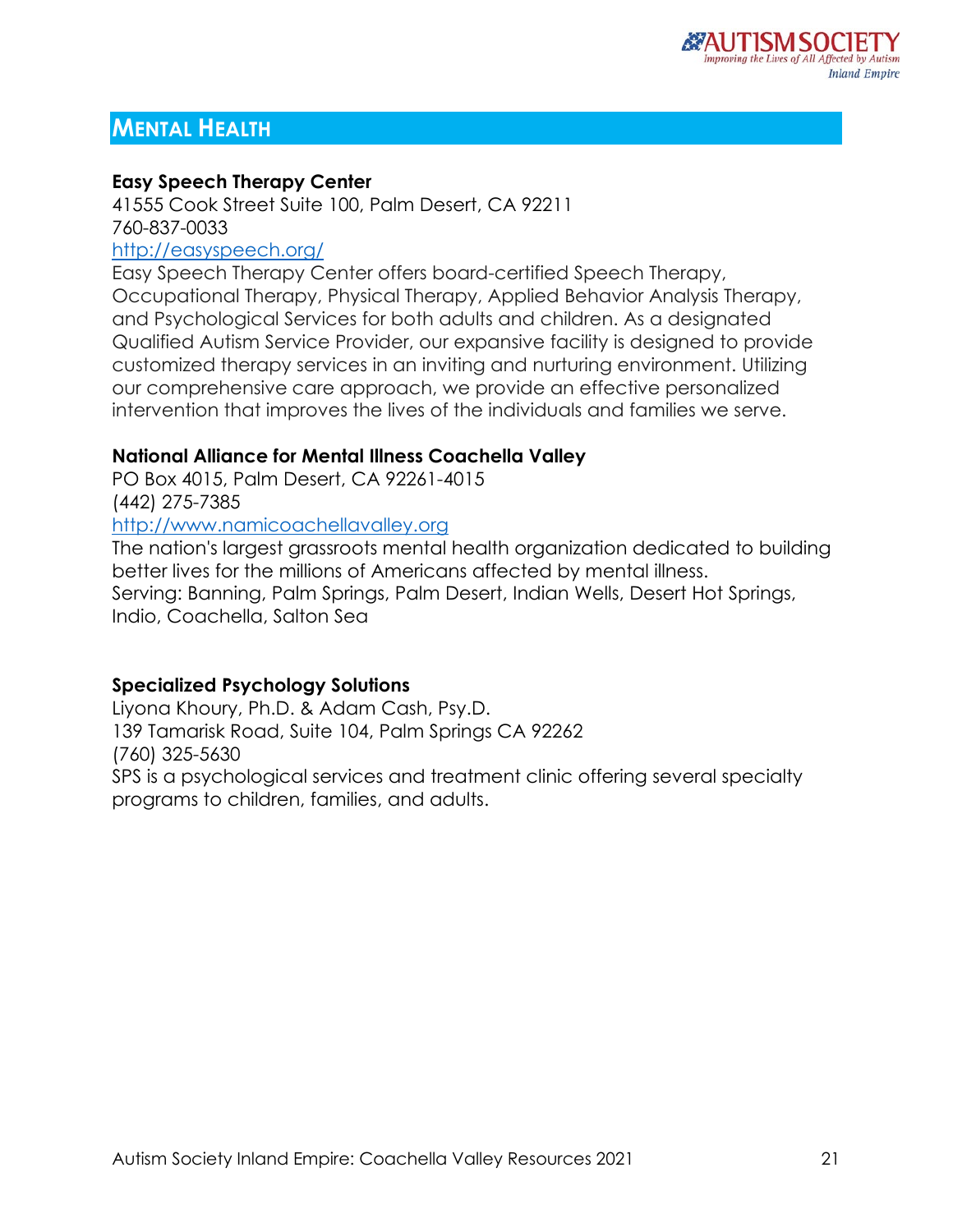# **OCCUPATIONAL THERAPY / SENSORY INTEGRATION**

## **Desert Occupational Therapy**

77564 Country Club Dr. Suite 368B, Palm Desert, CA 92211 760-772-2838

<https://www.facebook.com/DesertOccupationalTherapyForKids/>

We are a team of dedicated and passionate professionals that provide OT assessment and intervention to children with a variety of diagnoses, including: autism spectrum disorder, developmental delay, sensory processing disorder, feeding dysfunction, Down syndrome, and congenital disorders.

#### **Easy Speech Therapy Center**

41555 Cook Street Suite 100, Palm Desert, CA 92211 P: 760-837-0033 F: 760-837-1013

#### <http://easyspeech.org/>

Easy Speech Therapy Center offers board-certified Speech Therapy, Occupational Therapy, Physical Therapy, Applied Behavior Analysis Therapy, and Psychological Services for both adults and children. As a designated Qualified Autism Service Provider, our expansive facility is designed to provide customized therapy services in an inviting and nurturing environment. Utilizing our comprehensive care approach, we provide an effective personalized intervention that improves the lives of the individuals and families we serve.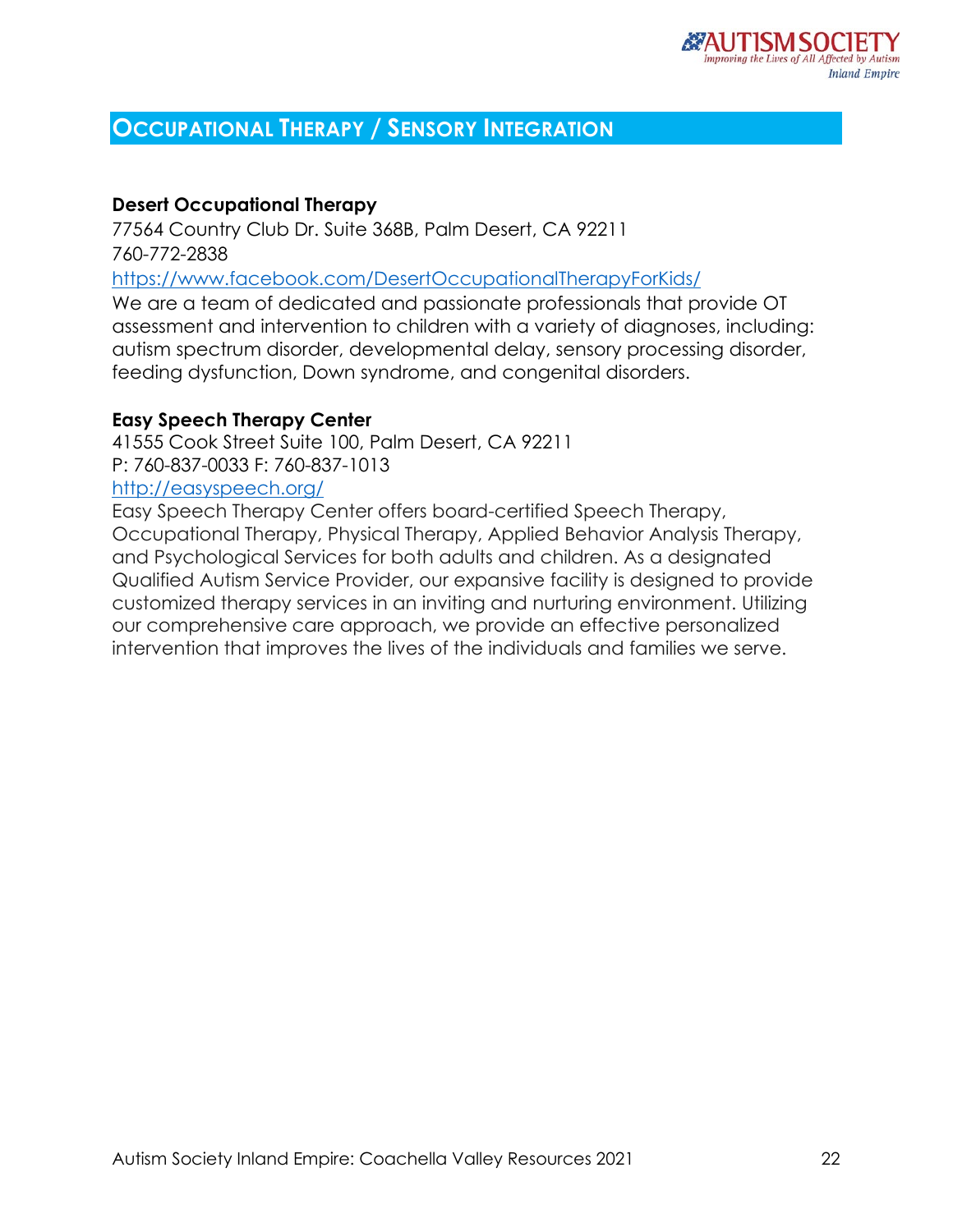# **PHYSICAL THERAPY**

# **Children's Physical Therapy and Wellness**

44850 Las Palmas Avenue Suite F, Palm Desert, CA 92260 [\(760\) 341-0222](tel:7603410222)

<https://childrensphysicaltherapyandwellness.com/services>

A private Pediatric Physical Therapy practice based in Coachella Valley CA by Dr. Crizel Legaspi-Parto PT, DPT. She provides Physical Therapy to children of all ages. She has more than ten years of experience in different settings and dealt with array of patients from pediatric to geriatric.

# **Easy Speech Therapy Center**

41555 Cook Street Suite 100, Palm Desert, CA 92211 760-837-0033

## <http://easyspeech.org/>

Easy Speech Therapy Center offers board-certified Speech Therapy, Occupational Therapy, Physical Therapy, Applied Behavior Analysis Therapy, and Psychological Services for both adults and children. As a designated Qualified Autism Service Provider, our expansive facility is designed to provide customized therapy services in an inviting and nurturing environment. Utilizing our comprehensive care approach, we provide an effective personalized intervention that improves the lives of the individuals and families we serve.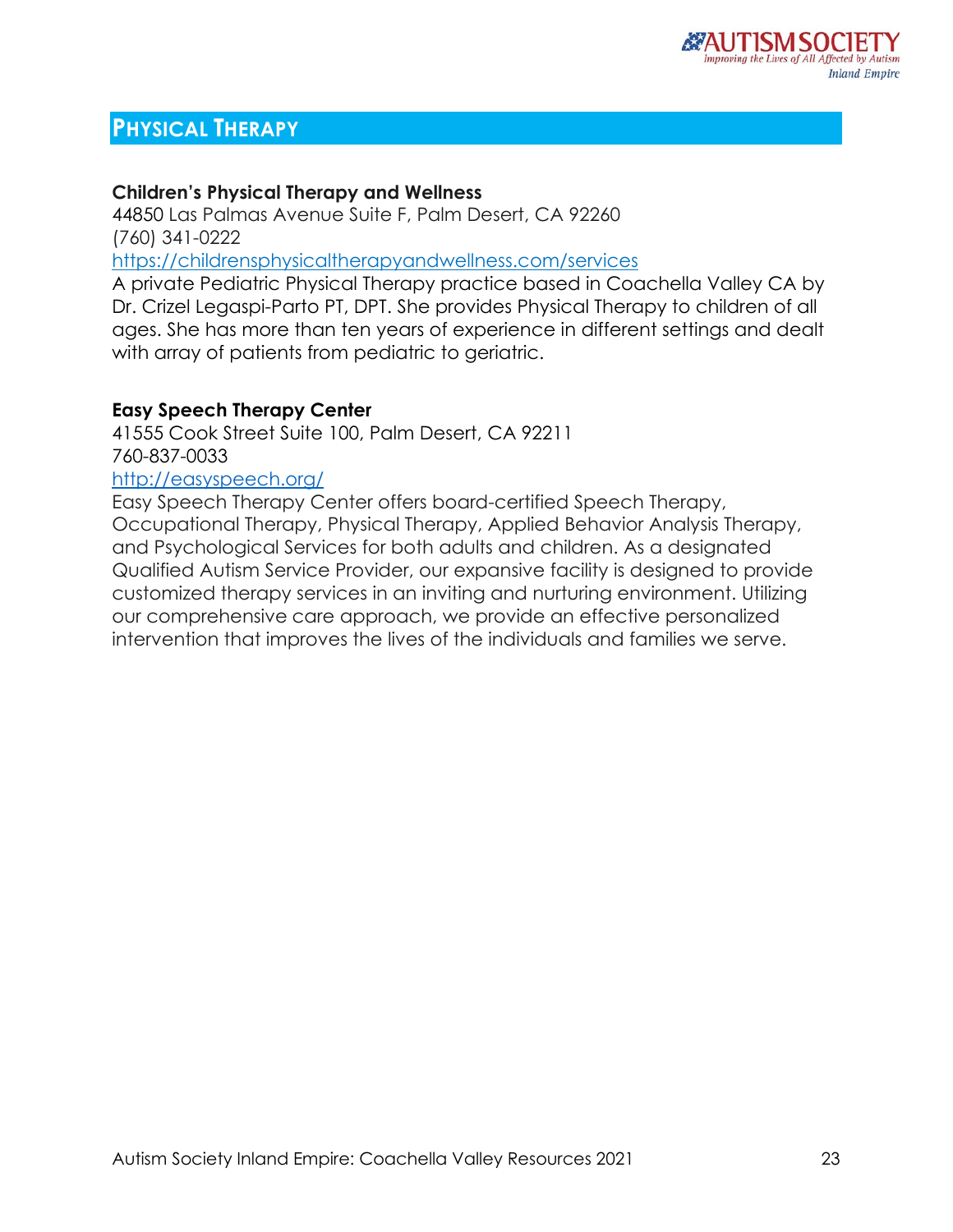# **RECREATION**

## **Autism Society Inland Empire**

(951) 220-6922 [www.ieautism.org](http://www.ieautism.org/)

Now serving the Coachella Valley. Currently offers online programs for all ages, all disabilities including Art, Music, Bedtime Stories, Fun Fridays, Social Groups for Teens and Adults and more.

**Aceing Autism** - hold local clinic in Rancho Mirage in April every year 2001 S. Barrington Ave., Suite 320 Los Angeles CA 90025 (310).401.0544 https://aceingautism.org –

## **AYSO VIP (Very Important Player) Special Needs Soccer** – La Quinta

David Flores, Coach 79405 HWY 111 Ste. 9 PBM 366 (760)-345-2976

[www.laquintasoccer.com](http://www.laquintasoccer.com/)

American Youth Soccer Organization (AYSO) is a nation-wide quality youth soccer organization that promotes a fun, family environment. The VIP Program provides a quality soccer experience for children and adults whose physical or mental disabilities make it difficult to successfully participate in mainstream teams.

## **Baseball Buddies**

[https://www.facebook.com/Baseball-Buddies-Palm-Desert-Ca-](https://www.facebook.com/Baseball-Buddies-Palm-Desert-Ca-270450676391820/)[270450676391820/](https://www.facebook.com/Baseball-Buddies-Palm-Desert-Ca-270450676391820/)

Baseball Buddies is a program for physically and emotionally challenged kids under the age of 18. Each player has a Buddy that assists him or her with playing the game. Everyone bats, everyone plays, everyone wins.

## **Chuckie Cheese Sensory Sundays**

72513 Highway 111, Ste. B, Palm Desert, CA 92260 (760) 341-6005

[www.chuckecheese.com/events/sensory-sensitive-sundays/](http://www.chuckecheese.com/events/sensory-sensitive-sundays/)

Chuck E. Cheese is proud to support families who have children with autism and other special needs. Our Sensory events include a trained and caring staff that work to ensure each guest has a fun-filled visit. We realize that the Chuck E. experience can be very stimulating for any child, so our mission is to create an event that allows ALL kids to be a kid. Starting in May, participating locations will open 2 hours early on the first Sunday of the month to offer a sensitive-friendly experience for the remainder of the year.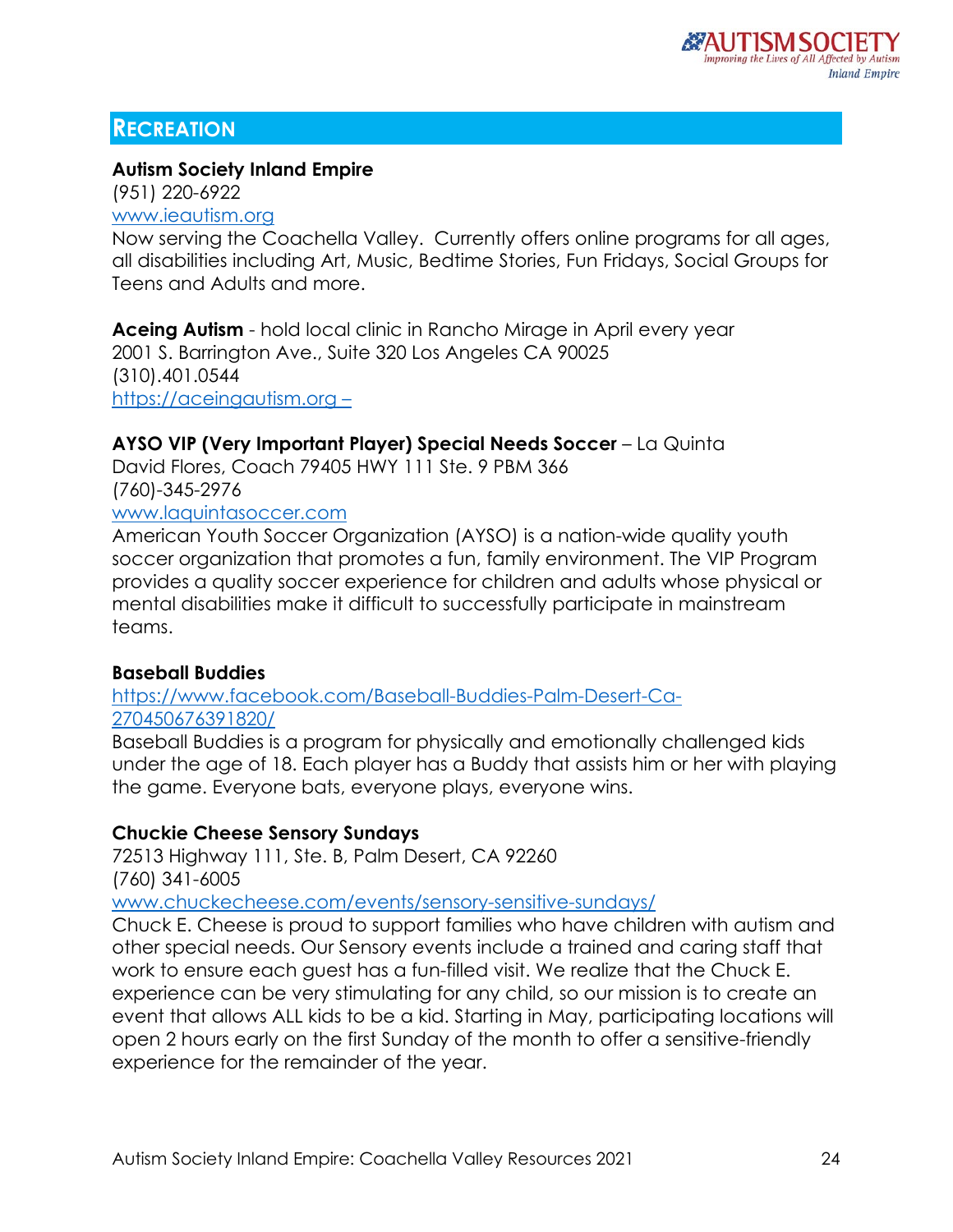# **Coachella Valley Music Therapy**

760-393-1029

#### [www.coachellavalleymusictherapy.com/](http://www.coachellavalleymusictherapy.com/)

Individual and group services are provided to kids, teens and adults. Populations that are served consist of Autism, developmental disabilities, behavior and emotional disorders, and many others. Group sessions are provided through the local Coachella Valley Autism Society. In home or office individualized services are provided following an assessment and treatment plan.

## **Desert Fitness Collective**

## <https://desertfitnesscollective.com/>

Sports and recreational activities that are fun, competitive, and rewarding for individuals with special needs or disabilities. Through community partnerships we are able offer a comprehensive list of unique programs and events. DFC is a fitness studio located in Palm Desert designed to meet the fitness needs of individuals of all abilities. DFC comprises advanced athletes, seniors, special needs individuals and anyone wanting to achieve optimal health.

# **Desert Recreational District**

<https://www.myrecreationdistrict.com/adaptivetherapeutic-sports-recreation> Through community partnerships we are able offer a comprehensive list of unique programs and events.

## **Desert Swim Academy**

Tanya Orozco – Special Needs Swim Lessons 73751 Magnesia Falls Drive Palm Desert Ca (760) 831-9066 [www.desertswimacademy.com](http://www.desertswimacademy.com/)

Desert Swim Academy welcomes all ages and all disabilities.

# **Leaps Services " A Hand in Hand Approach"**

## [www.leapsservices.com/](http://www.leapsservices.com/)

Our virtual programs have created a safe place where our special needs community can make friends, learn and grow together. We developed a program that allows our community to participate in different classes throughout the week, including weekends, with some days having classes twice a day. Currently offer classes on movement, reading, music, art, cooking and karaoke.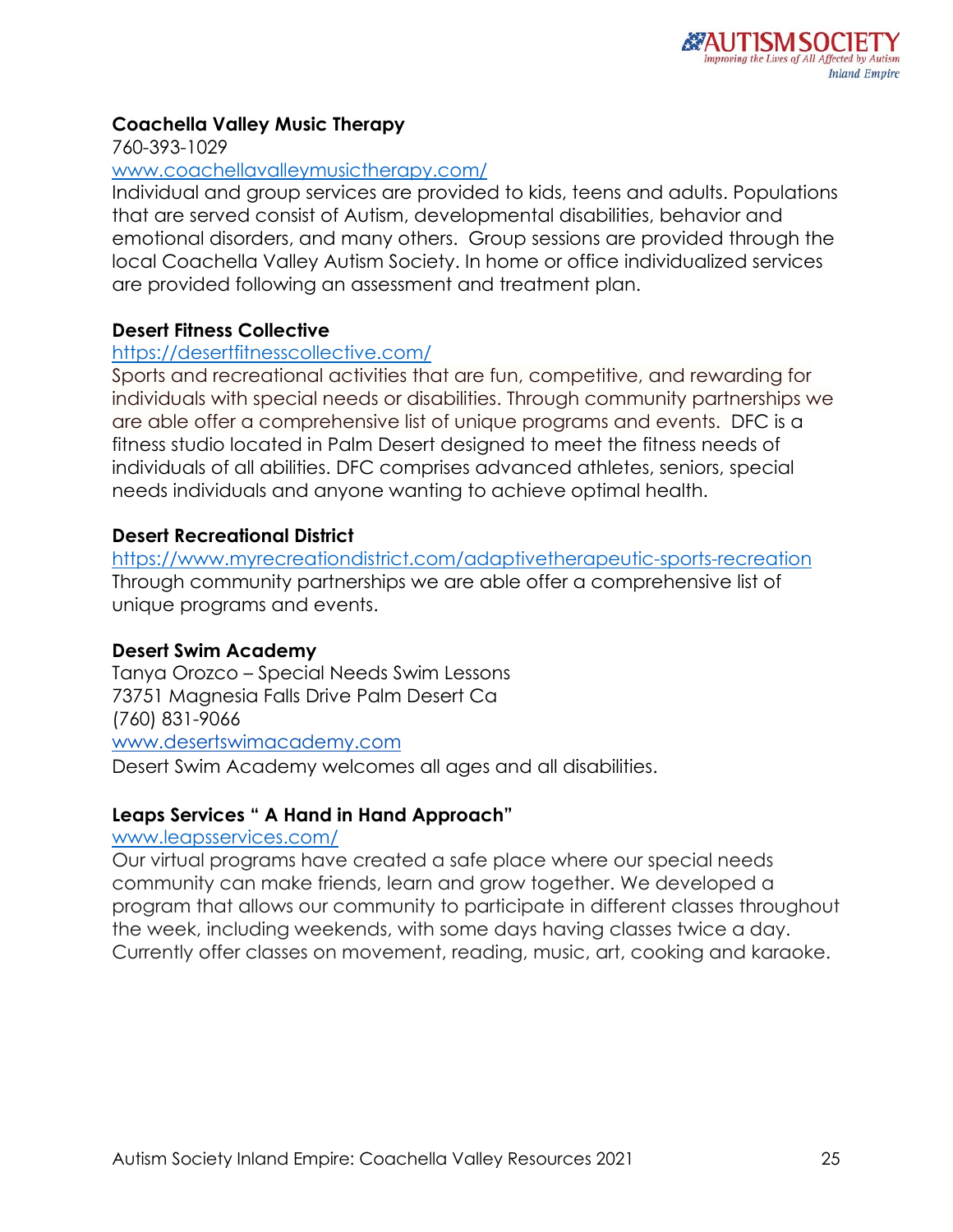## **High Hopes Dance Troupe**

[highhopesdance@yahoo.com](mailto:highhopesdance@yahoo.com) <https://www.facebook.com/highhopesdance/>

High Hopes Dance Troupe is for intellectually disabled 15-years and older want to learn to dance and to perform at events in the Coachella Valley.

# **Kelsey's Heroes**

[www.Kelseysheroes.org](http://www.kelseysheroes.org/) <https://www.facebook.com/KelseysHeroes/> [coach@kelseysheroes.com](mailto:coach@kelseysheroes.com) Kelsey's Heroes provides children with special needs the opportunity to play baseball in a safe, noncompetitive environment.

# **Pegasus Therapeutic Riding**

35-450B Pegasus Court, Palm Desert, California, 92211 Stable: [\(760\) 772-3057](tel:(760)%20772-3057) (Messages Only) [www.pegasusridingacademy.org](http://www.pegasusridingacademy.org/) Provides Equine Therapy for all special needs.

# **Special Olympics**

#### [www.sosc.org/inlandempire](http://www.sosc.org/inlandempire)

Special Olympics Southern California is to provide year-round sports training and athletic competition in a variety of Olympic-type sports for children and adults with intellectual disabilities, giving them continuing opportunities to develop physical fitness, demonstrate courage, experience joy and participate in a sharing of gifts, skills and friendship with their families, other Special Olympics athletes and the community.

## **Palms to Pines Parasports**

#### pppmiker@palmstopinesparasports.org **[www.palmstopinesparasports.org/](http://www.palmstopinesparasports.org/)**

The purpose of Palms to Pines Parasports is to create a more-inclusive society by providing competitive and recreational opportunities focusing on people with physical disabilities, simultaneously working with athletes with other disabilities while instilling a lifelong passion for wellness, helping everybody realize their full potential. Offers adaptive classes in basketball, volleyball, soccer, bocci, table tennis, pickleball, archery, and guided meditation.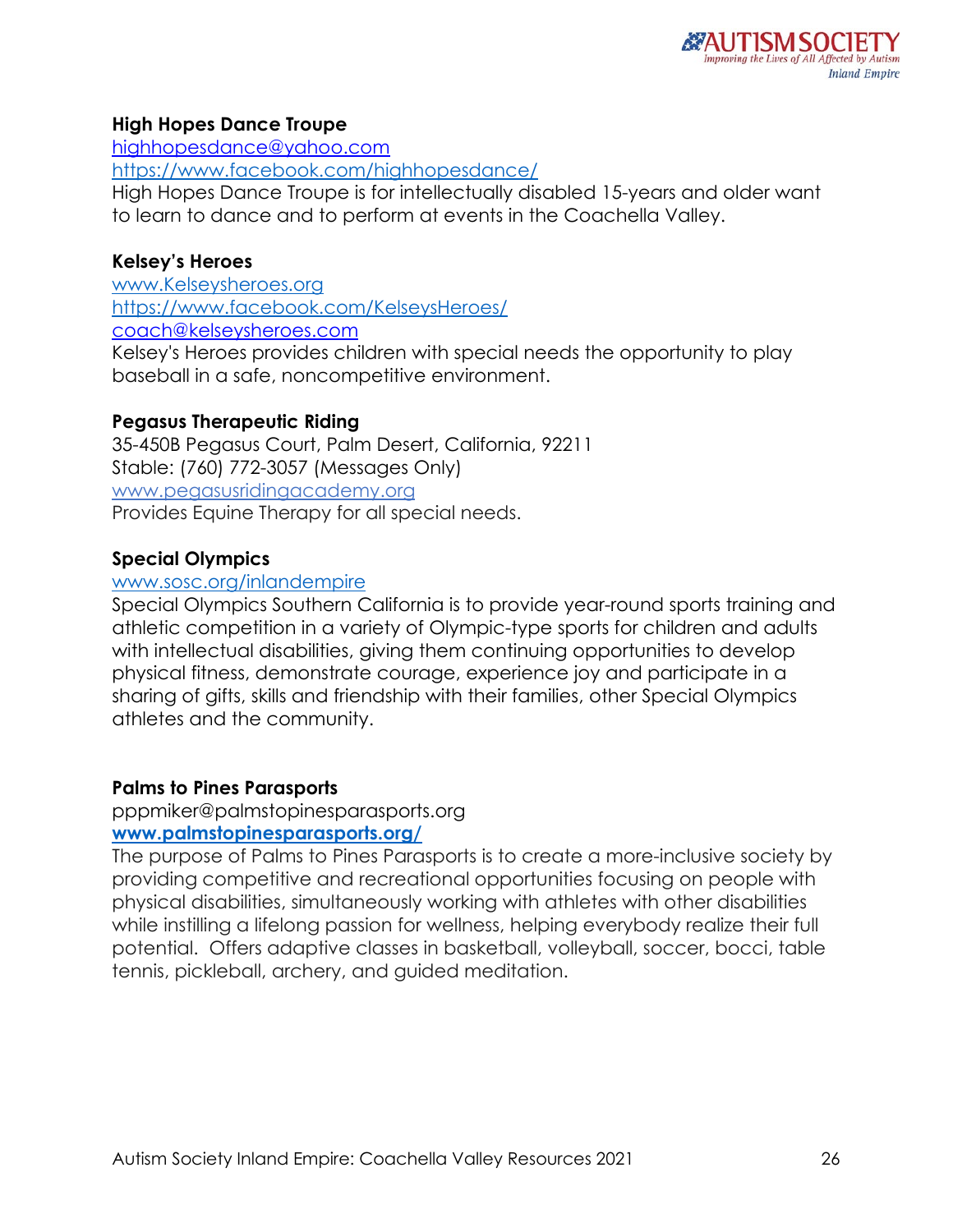## **Tans Private Swim Lessons**

45575 Whistler Ct, Indio, Ca 92201 (760)-609-8906 20 years elite swim instructor. Special Needs students welcome.

#### **United Cerebral Palsy of the Inland Empire**

70017 Hwy 111 Suite 5, Rancho Mirage Ca 92270 [\(760\) 321-8184](tel:(760)%20321-8184) Offers UCPIE Skill Builder's, an after-school and summer program in the Coachella Valley; The Be Fit program provides instruction on healthy choices, healthy snacks, and includes 30 minutes of adaptive physical play each program day; respite and recreational programs. For more information about the UCPIE After School programs, contact Ronica Reagins, Regional Program Manager, at [\(760\) 321-8184](tel:(760)%20321-8184) ext. 111 or [ronica@ucpie.org](mailto:ronica@ucpie.org)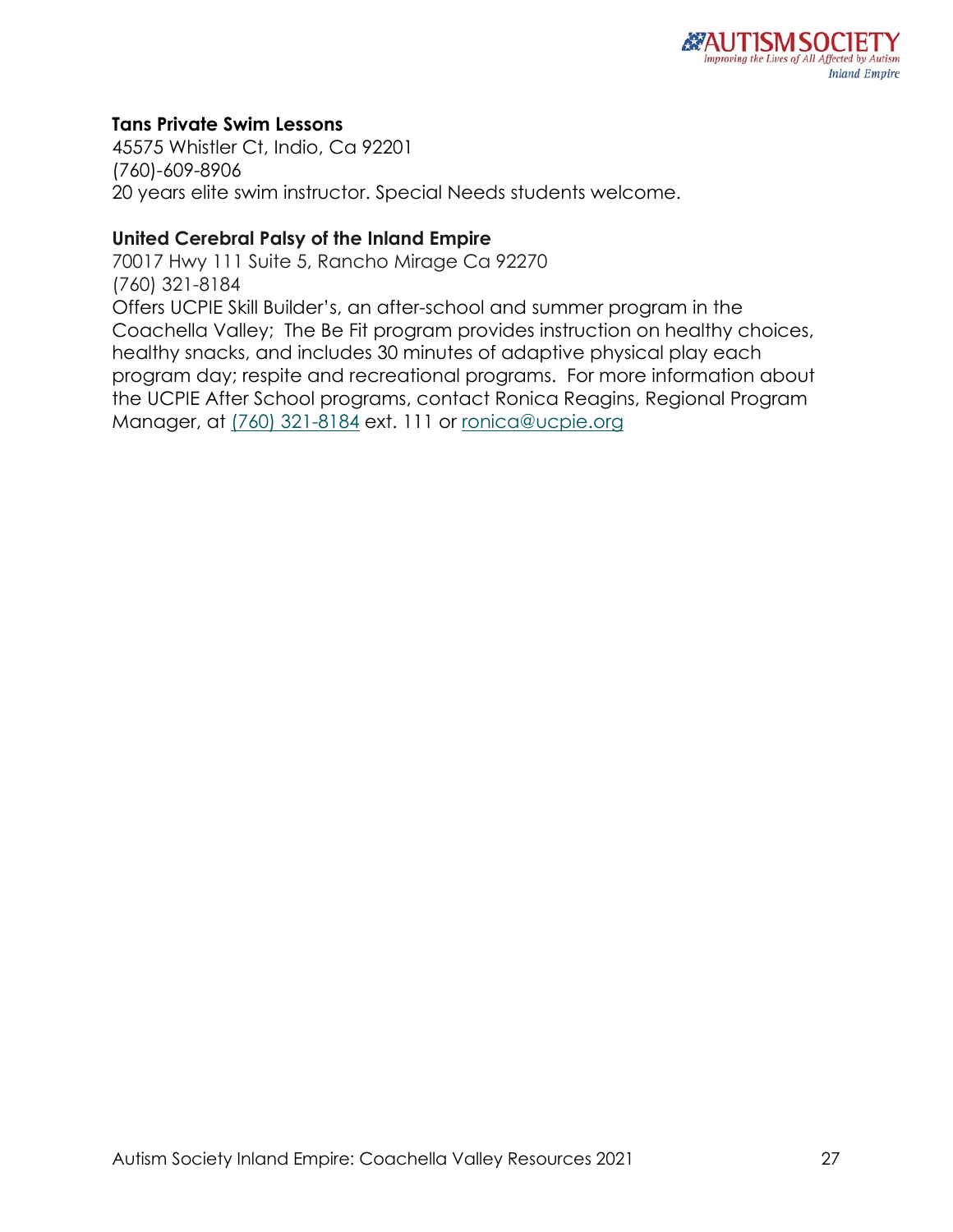# **RESPITE**

Respite is a service that provides someone to care for regional center clients who live in the family home. It gives family members a break from the responsibilities of caring for you or time to do other things.

Respite is funded by the regional center. It can be provided in the home or in an alternate approved setting. Effective January 1, 2018, there are no limits to the amount of respite you can receive, but you do need to document why more hours might be needed (loved one having extreme behaviors/medical needs, someone is ill in the household, other children in the household that need time with mom/dad, etc.)

There are two types of respite which is paid for clients of the Inland Regional Center: Agency Respite (where the agency sends someone to your home) and the Preferred Provider Program (the servicing family chooses to have respite services provided by a personally referred caregiver). Under the Preferred Provider Program, you can select a caregiver that you'd like to provide support for your loved one, and an agency would ensure they are properly trained and certified to provide care and eligible for pay.

# **Maxim Health Care- Palm Desert**

34250 Gateway Dr Suite 100, Palm Desert, CA 92211 760.992.8581 [https://www.maximhealthcare.com](https://www.maximhealthcare.com/)

Our nationwide suite of services includes home healthcare, companion and behavioral care, healthcare staffing, and workforce solutions.

# **United Cerebral Palsy of the Inland Empire**

70017 Hwy 111 Suite 5, Rancho Mirage Ca 92270 [\(760\) 321-8184](tel:(760)%20321-8184)

## **<https://ucpie.org/respite/>**

The UCPIE in-home Respite Care Program is a service offered to individuals with disabilities throughout the Inland Empire. UCPIE sends a qualified, pre-screened respite caregiver certified in CPR & First Aid, to homes with special needs individuals. Ongoing recertification training is also provided by UCPIE. The Respite Care service allows parents and typical caregivers an opportunity to take a much-needed rest or attend to other tasks, knowing that their loved one is well cared for by a trained respite care provider.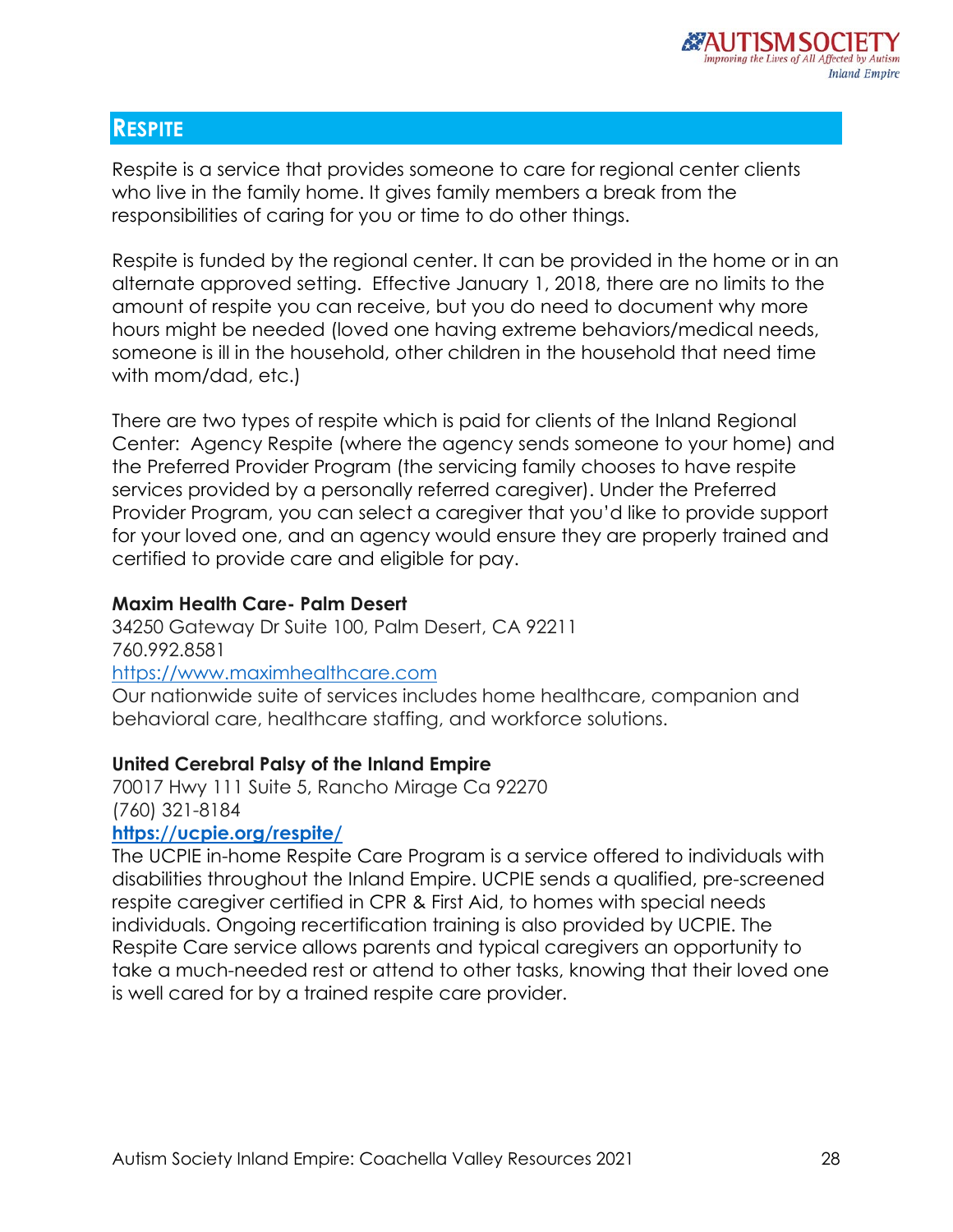# **SPEECH THERAPY AND SOCIAL GROUPS**

# **Easy Speech Therapy Center**

41555 Cook Street Suite 100, Palm Desert, CA 92211 760-837-0033 P: 760-837-0033 F: 760-837-1013 <http://easyspeech.org/> Easy Speech Therapy Center offers board-certified Speech Therapy,

Occupational Therapy, Physical Therapy, Applied Behavior Analysis Therapy, and Psychological Services for both adults and children. As a designated Qualified Autism Service Provider, their expansive facility is designed to provide customized therapy services in an inviting and nurturing environment. Utilizing our comprehensive care approach, we provide an effective personalized intervention that improves the lives of the individuals and families we serve.

## **El Paseo Children's Center**

74075 El Paseo Unit A-6 Palm Desert CA 92260 760-342-4900

<https://elpaseotesting.com/>

EPCC is a private practice based in Palm Desert, CA specializing in conducting private, independent, and school-based educational evaluations. EPCC is also a Non Public Agency (NPA) approved by the California Department of Education as a provider of special education related services on a contracted basis to provide IEEs (Independent Educational Evaluations). Psycho-Educational Assessments, School Counseling, IEE's, Social Skills, Virtual Tutoring Services, Educational Therapy, Speech & Language, ADHD Coaching, Occupational Therapy Services, BCBA Services, and Assistive Technology.

## **Dana Anders, MA CCC Speech Therapy**

35900 Bob Hope Dr Ste 140 Rancho Mirage, CA 92270 P: 760-902-5035 F: 760-770-3511 Speech-Language Pathologist with special training and skills in preventing, assessing, diagnosing, and treating speech languages, cognitive communication, and swallowing disorders.

## **Judy Morgan, MS CCC/SLP, INC**

77564 Country Club Dr # 370 B Palm Desert, CA 92211 760-772-7545 <https://judy-morgan-ms.business.site/>

Fully licensed and insured Speech pathologist with over 30 years of experience specializing in helping children of all ages.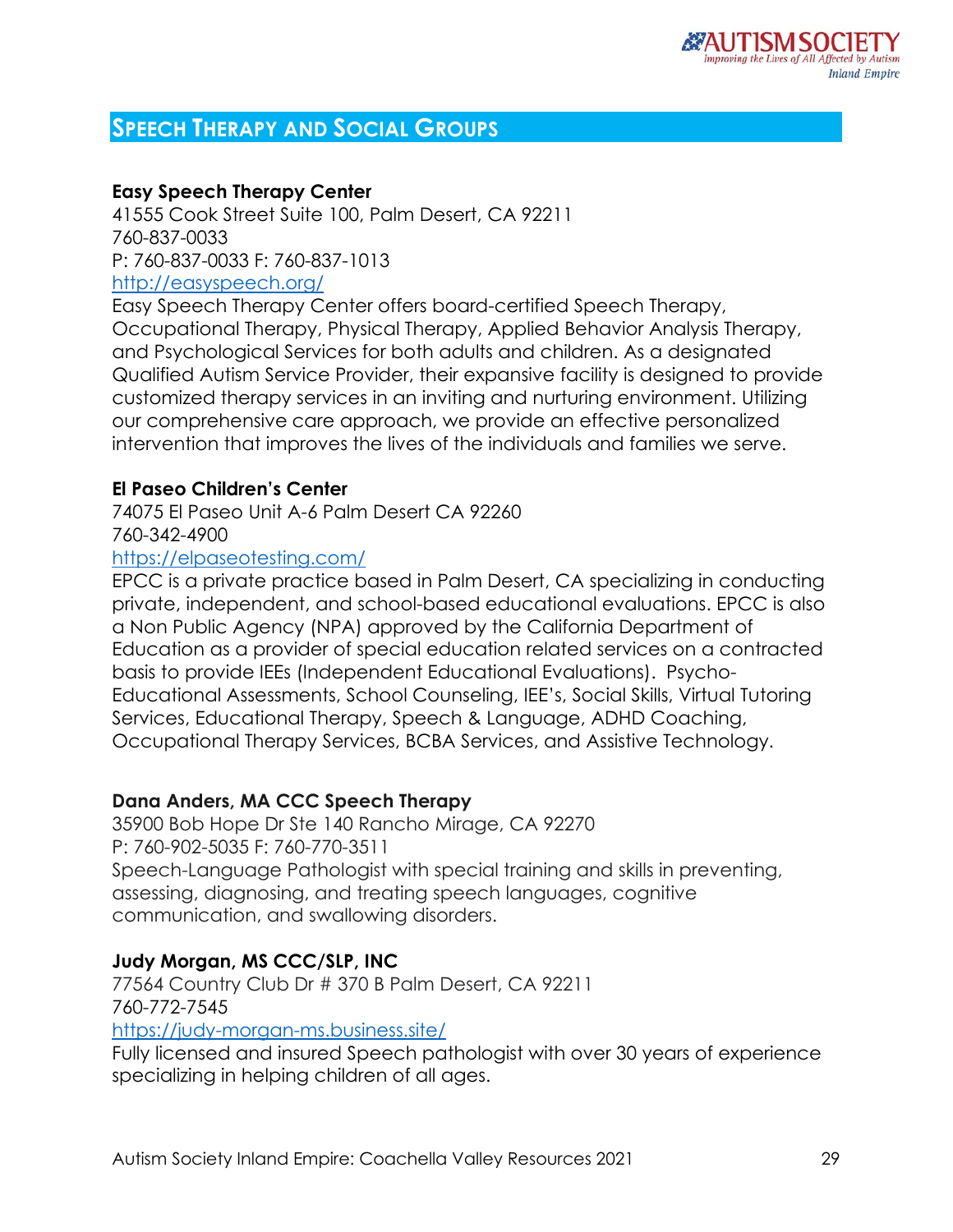# **Let's Communicate Inc. – La Quinta**

79440 Corporate Centre Dr., Suite 113, La Quinta, CA 92253 (760) 564-4726

## **<https://letscommunicateinc.com/>**

Provides speech, language, and social skills evaluations and therapy. Directed by Marcey Utter M.S., CC-SLP, a licensed and trained speech language pathologist, we specialize in evaluating and treating children ages 18 months to 18 years in all areas of speech, language, and social skills. Additionally, we have extensive experience working with adults dealing with language and communication difficulties associated with autism and other continuum disorders.

# **Let's Talk**

78-034 Calle Barcelona Suite A, La Quinta, CA 92253 [\(760\) 600-5811](https://www.google.com/search?client=safari&hl=en-us&tbm=lcl&q=Desert+Premier+Speech+Therapy&rflfq=1&num=20&stick=H4sIAAAAAAAAAB2QTUoDQRCFyUJxP-JiQJgj1P_P3gME9AJBWiJEEiZuvI4n8Fyewjf2quurrnrv9d3tPLWZBbcQU7S7tvcGK9mMiyKLI3EAVdqB29pZWT0AmXFpURc3o9IUmycvbA2paGaysuqYJ83Q7ACJUDHC5HzPlNTskluZLJwGeVcFKwg0SWtRYml5ubFuprzLYNkxn2VeZt5p7k6kZKBaWZIVXBLuwmEK6kZh5UIdCVdimhslrkBF5CokRd2gotaZGsTYCDeaPE8mIlDpYkFfkbb-nwbchlDi07DUbaPRhmQZJR1Eopy0GeN0cnOG_agIT52nCMRoZGWDuqV7_Ox2v7uH_ThfTmM5nK7n5ToO6-txeTuv3zePT-M61s9lv46P97Euz5cx0Hs5jvVw-foDX43Bw9YBAAA&sa=X&ved=2ahUKEwi9sqzc9InxAhWYv54KHU7HBqwQ63UoATAnegQIKBAC&biw=1366&bih=985&dpr=2)

<https://www.naturallyspeakingtherapy.com/>

Naturally Speaking Therapy Corporation (NSTC) is a privately owned speech therapy company founded and operated by Shanita N. Ebere, M.S. CCC-SLP.

## **Milestones Speech and Language Therapy**

160 North Luring Drive Suite H Palm Springs, CA 92262 760-778-6111 [www.milestonesslp.com](http://www.milestonesslp.com/) Personal and effective speech therapy for pediatrics, adolescents, adults and geriatrics.

## **SenseAbilities**

73733 Fred Waring Drive Suite 204 Palm Desert, CA 92260 760-668-4247 <https://senseabilitiestherapygroup.org/therapy-services/> SenseAbilities offers the wide range of therapy services: Speech & Language Therapy available for Coachella Valley. Services are offered in person as well as virtual therapy.